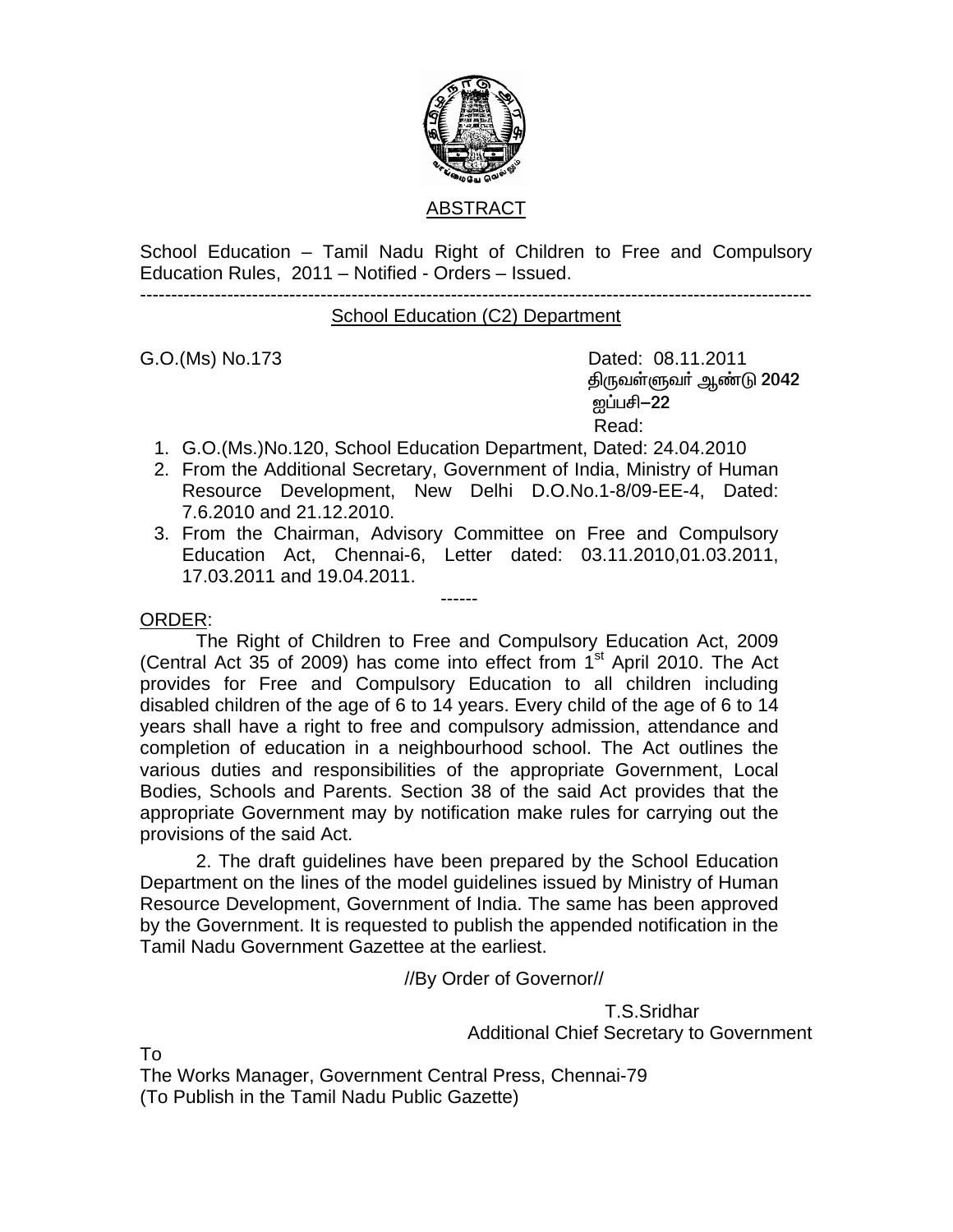The Director of School Education , Chennai-6.

The Chairman/Member Secretary,

Advisory Committee(RTE), Chennai-6.

The Director of Elementary Education , Chennai-6.

The Director of Matriculation Schools, Chennai-6.

The State Project Director, Sarva Shiksha Abhiyan,

Chennai-6.

The Additional State Project Director, Rashtriya Madhyamic Shiksha Abhiyan, Chennai-6.

The Additional Secretary, Government of India

Ministry of Human Resource Development,

Department of School Education and Literacy, Shastri Bhavan,

New Delhi-110115.

All Corporation's Commissioner

The Director of Adi Dravidar and Tribal Welfare, Chennai-5

The Director of Backward Classes, Most Backward Classes &Minorities Wefare , Chennai-5

The Chief Principal Conservator of Forest, Chennai-15

The Director of Social Welfare &Nutritious Meal Programme, , Chennai-5 Copy to :

All Sections in School Education Department, Chennai-9.

The Personal Assistant to Hon'ble Chief Minister, Chennai-9.

The Personal Assistant to Hon'ble Minister Education, Chennai-9.

The Adi Dravidar and Tribal Welfare Department, Chennai -9

 The Backward Classes, Most Backward Classes &Minorities Wefare Department, Chennai -9

The Environment &Forest Department, Chennai-9

The Social Welfare & Nutritious Meal Programme Department, Chennai-9

//Forwarded by Order//

Section Officer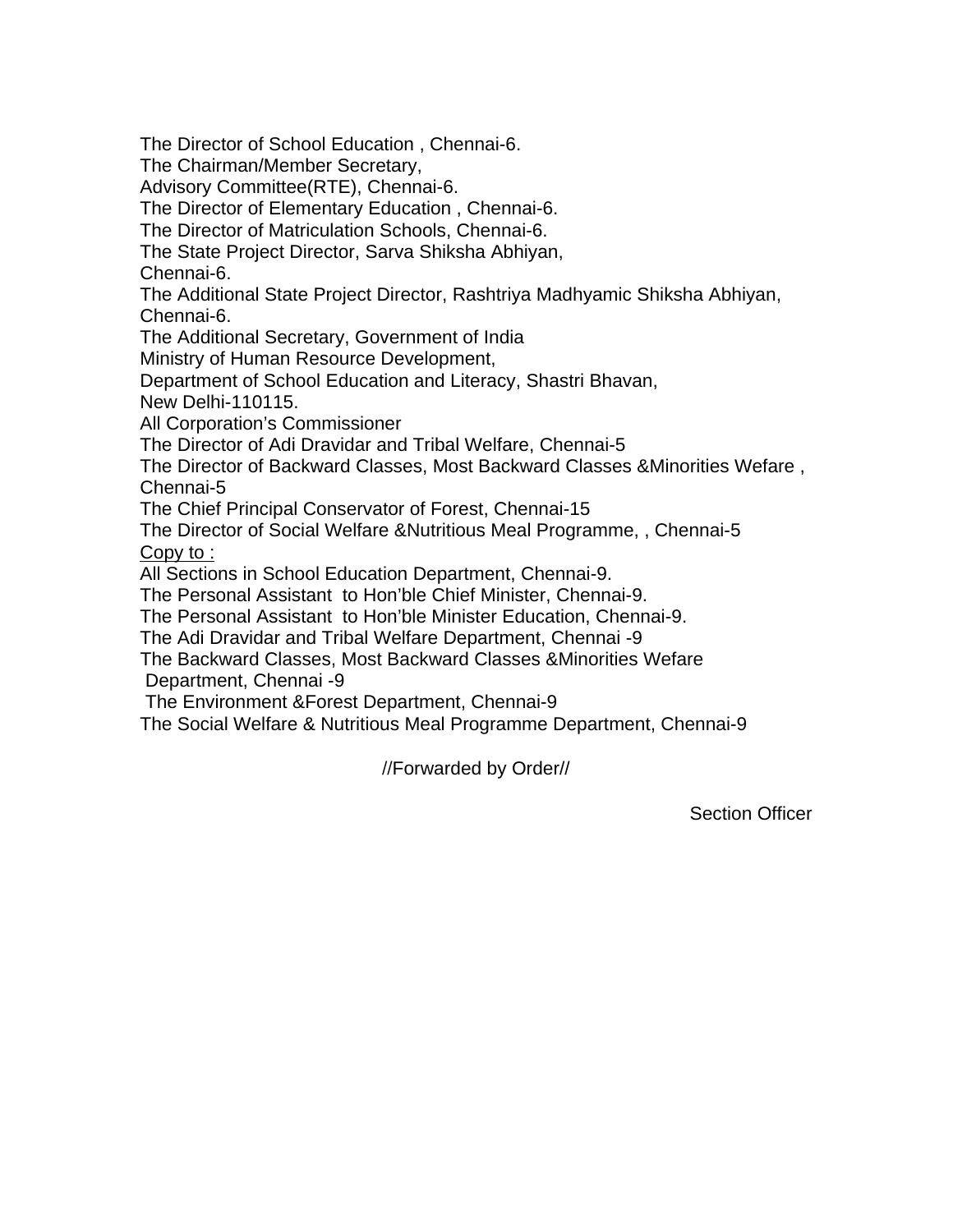### APPENDIX.

#### NOTIFICATION.

 In exercise of the powers conferred by sub-section (1) of section 38 of the Right of Children to Free and Compulsory Education Act, 2009 ( Central Act 35 of 2009), the Governor of Tamil Nadu hereby makes the following Rules:-

### RULES.

### **PART - I PRELIMINARY**

**1. Short title** .- These Rules may be called the Tamil Nadu Right of Children to Free and Compulsory Education Rules, 2011.

**2. Definitions**.- (1) In these rules, unless the context otherwise requires, -

- (a) "Act" means the Right of Children to Free and Compulsory Education Act, 2009 (Central Act 35 of 2009);
- (b) "Anganwadi" means an Anganwadi Centre established under the Social Welfare Department, Government of Tamil Nadu;
- (c) "appointed date" means the date on which the Rules come into force as notified in the Tamil Nadu Government Gazette;
- (d) "Assistant Elementary Education Officer" means an officer in charge of elementary education in all schools having classes I to V and I to VIII in Block level;
- (e) "District Education Officer" means an officer in charge of secondary education in all schools having classes VI to X and VI to XII;
- (f) "Form" means a form appended to these rules;
- (g) "Head Teacher" includes the Headmaster, Headmistress and Principal of the school;
- (h) "Pupil Cumulative Record" means the record of the progress of the child based on comprehensive and continuous evaluation;
- (i) "School mapping" means assessment of the availability of schooling facilities for elementary education based on norms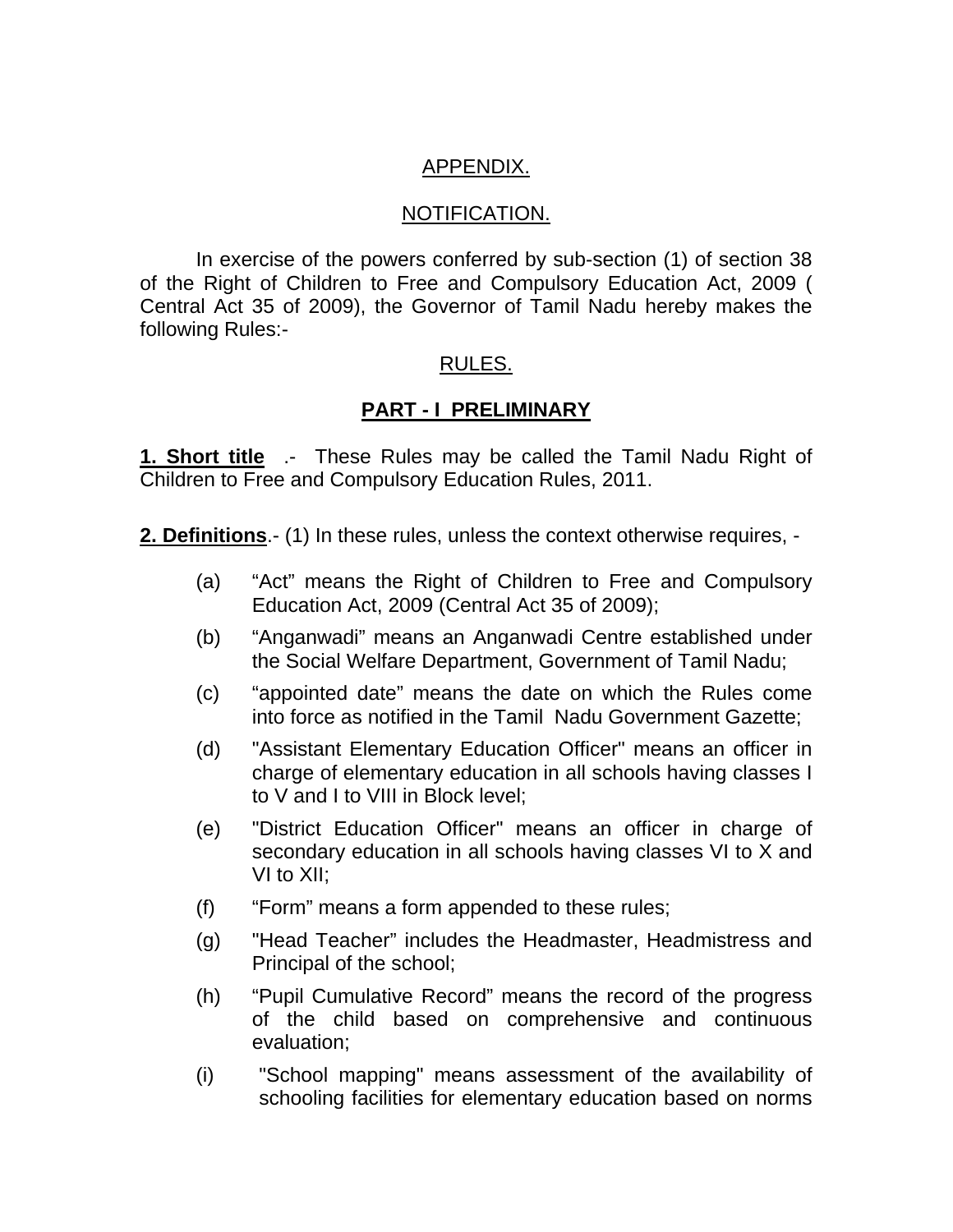and standards specified in the Schedule to the Act in terms of location, infrastructure, teachers and distance matrix between schools and habitations and includes planning, school location for the purpose of section 6 of the Act to overcome social, developmental and geographical barriers and geographical distance. It also includes maps of all the schools in the State using new and emerging technologies including Geographic Information System, prepared by the authorised agencies.

(j) "Schedule" means the Schedule to the Act.

(2) All other words and expressions used herein and not defined but defined in the Act shall have the same meanings respectively assigned to them in the Act.

### **PART - II RIGHT OF CHILDREN TO FREE AND COMPULSORY EDUCATION**

**3. Special training .-** (1) The School Management Committee of the school shall identify the children requiring special training and organize such training in the following manner:-

 (a) The special training shall be based on specially designed, age appropriate learning material, approved by the academic authority specified in sub- section (1) of section 29.

 (b) It shall be provided in classes held in the premises of the school, or through classes organized in places identified by the Head Teacher.

 (c) It shall be provided by teachers working in the school, or by teachers specially appointed for the purpose.

 (d) The duration shall be for a minimum period of three months which may be extended, based on periodical assessment of learning progress, for a maximum period not exceeding two years.

 (2) The child shall, upon admission in a class appropriate to his age after special training, continue to receive special attention by the teacher to enable him to successfully integrate with the rest of the class, academically and emotionally.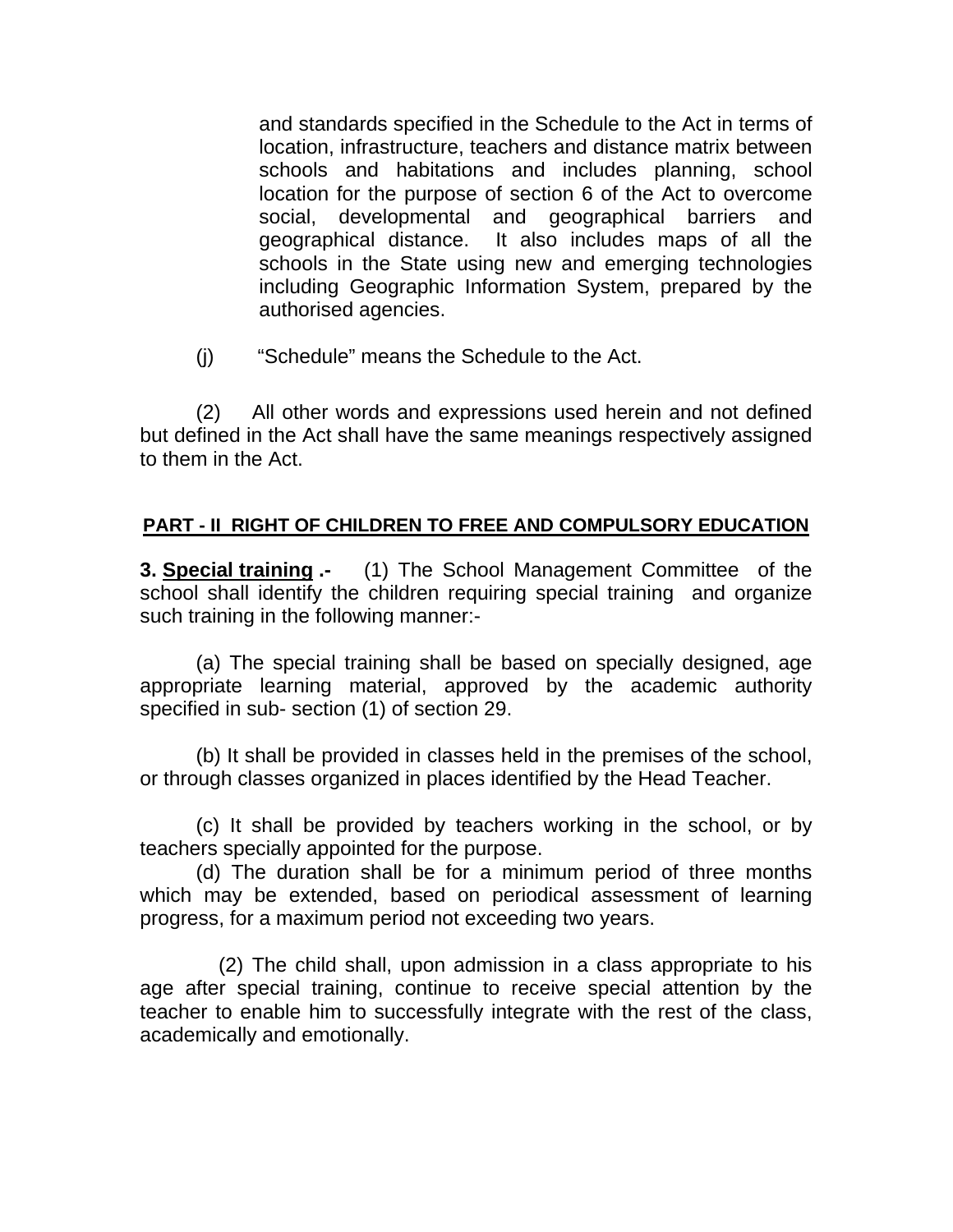(3) In case the child is admitted in an age appropriate class in an unaided school, the management of the school shall provide the special training to the child so admitted.

### **PART - III DUTIES OF STATE GOVERNMENT, LOCAL AUTHORITY**

**4. Area or limits of neighbourhood** .- (1) The area or limits of neighbourhood within which a school shall be established by the State Government is,--

 (a) a distance of one kilometre in respect of children in classes I to V;

 (b) a distance of three kilometres in respect of children in classes VI to VIII:

Provided that where it is not possible to establish a school within such area or limits, the State Government or the local authority shall make adequate arrangements, such as free transportation and residential facilities, for providing elementary education to the children in that area:

 Provided further that in places with high population density, the State Government shall establish more than one school having regard to the number of children in the age group of 6-14 years in such places based on the child census conducted by Sarva Shiksha Abhiyan or the local authority.

(2) Wherever required, the State Government or the local authority shall upgrade existing schools with classes I to V to include classes from VI to VIII.

(3) In places with difficult terrain, risk of landslides, floods, or lack of proper roads and approach from their homes to the school, the State Government or the local authority shall locate its school in such manner as to avoid such dangers, by reducing the area or limits specified under sub-rule (1).

(4) For children from small hamlets, as identified by the State Government or the local authority, where no school exists within the area or limits of neighbourhood specified under sub-rule (1), the State Government or the local authority shall make adequate arrangement such as free transportation and residential facilities for providing elementary education in a school, in relaxation of the area or limits specified in sub-rule (1).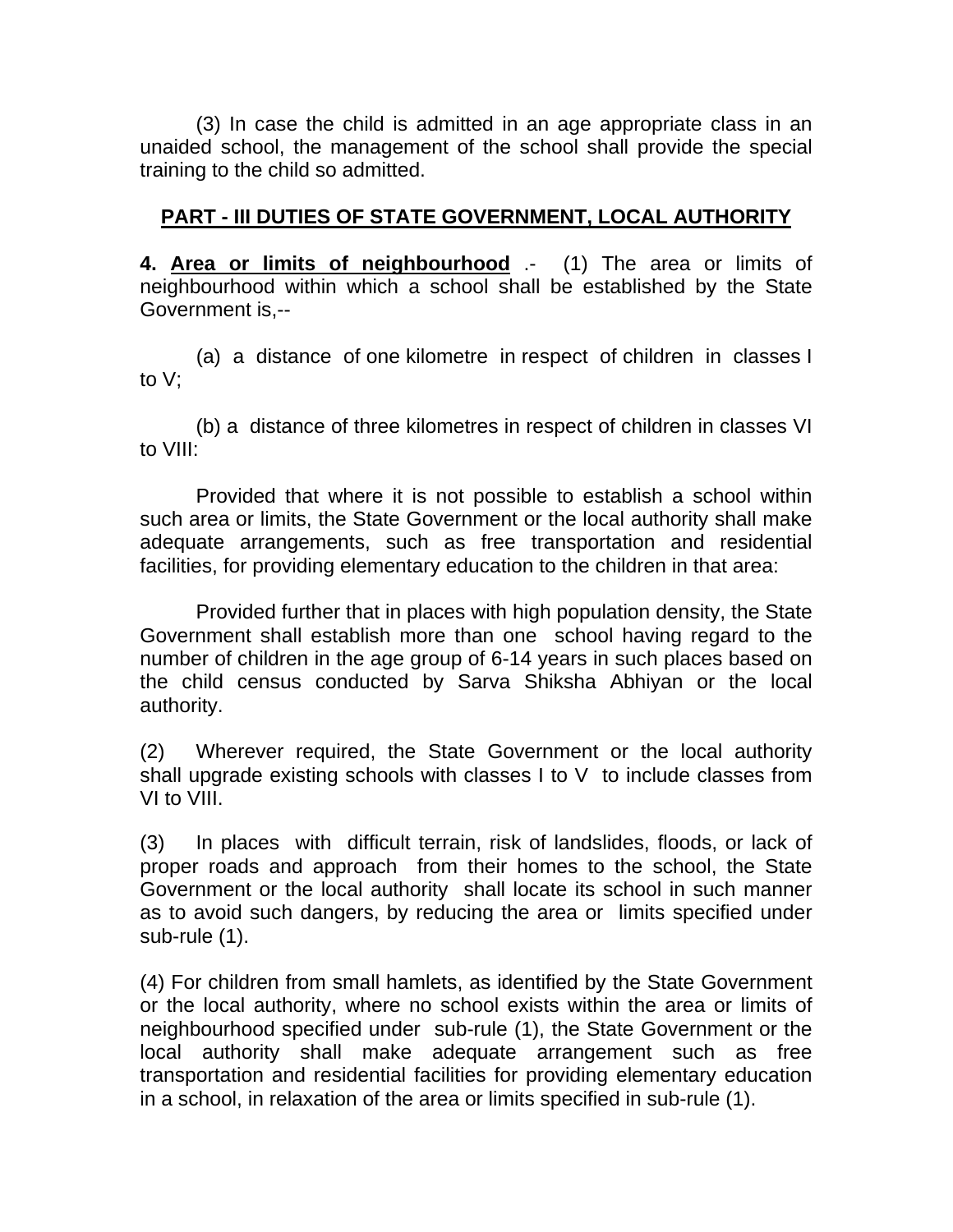(5) The local authority, in consultation with the Assistant Elementary Education Officer or the District Education Officer concerned, shall identify the neighbourhood school where children can be admitted and make such information public through the notice board of the local authority and office of the Education Officer concerned. The basis of the identification of the neighbourhood school shall be the school mapping carried out by the State Government or the local authority under sub-rule (2) of rule 5.

(6) In respect of children with disability, which prevents them from accessing the school, the State Government or the local authority shall make appropriate and safe transportation arrangements to enable them to attend school and complete elementary education.

(7) The State Government or the local authority shall ensure that access of children to the school is not hindered on account of social and cultural factors.

**5. Free text books and uniforms .-** (1) A child attending a school of the State Government or local authority referred to in sub-clause (i) of clause (n) of section 2, a child attending a school referred to in sub-clause (ii) of clause (n) of section 2 in pursuance of clause (b) of sub section (1) of section 12, and a child attending a school referred to in sub-clause (iv) of clause (n) of section 2 in pursuance of clause (c) of sub-section (1) of section 12 shall be entitled to free textbooks, writing materials and uniforms:

 Provided that a child with disability shall also be provided free special learning and support material.

(2) For the purpose of determining and for establishing neighbourhood schools, the State Government or the local authority shall undertake school mapping, and also identify all children, including children in remote areas, children with disabilities, children belonging to disadvantaged group, children belonging to weaker section and children referred to in section 4.

(3) The State Government or the local authority shall ensure that no child is subjected to caste, class, religious or gender abuse in the school.

(4) For the purpose of clause (c) of section 8 and clause (c) of section 9, the State Government and the local authority shall ensure that a child belonging to weaker section or a child belonging to disadvantaged group is not segregated or discriminated against, in the classroom, during midday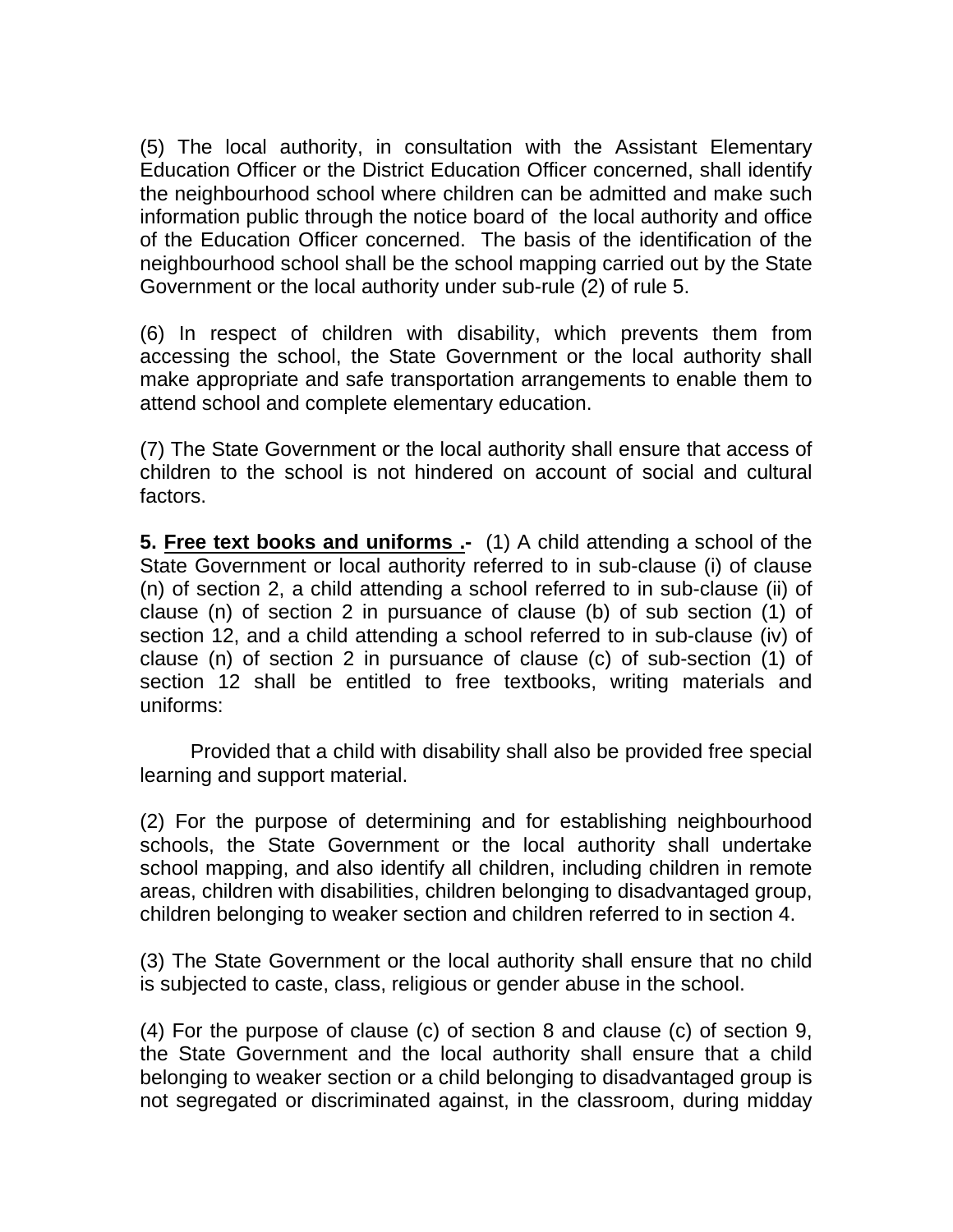meals, in the play grounds and in the use of common drinking water and toilet facilities.

**6. Submission of proposals by the State Government to Central Government for financial assistance.-** The State Government shall prepare annual estimates of capital and recurring expenditure for the implementation of the provisions of the Act based on the existing level and standard of its education system and forward State specific proposals to the Central Government for obtaining as grants-in-aid of revenues, referred to in sub-section (3) of section 7.

**7. Maintenance of records of children by Local Authority.-** (1) Every local authority shall maintain a record of all children in its jurisdiction, through a household survey from their birth till they attain the age of 14 years and of children with disabilities till they attain the age of 18 years and shall maintain such other particulars in respect of each child so as to monitor his enrolment, attendance, learning achievement and transition to next higher classes.

(2) The record, referred to in sub-rule (1) shall be updated annually.

 (3) The record referred to in sub-rule (1) shall be maintained transparently and kept in a manner accessible to the general public.

 (4) The record referred to in sub-rule (1) shall in respect of every child include, -

(a) name, sex, date of birth, place of birth;

(b) name, address, occupation of parent or guardian;

- (c) school or anganwadi centre that the child attends;
- (d) present address of the child;
- (e) class in which the child is studying and if education is discontinued the cause for such discontinuance;
- (f) whether the child belongs to weaker section;

(g) whether the child belongs to disadvantaged group;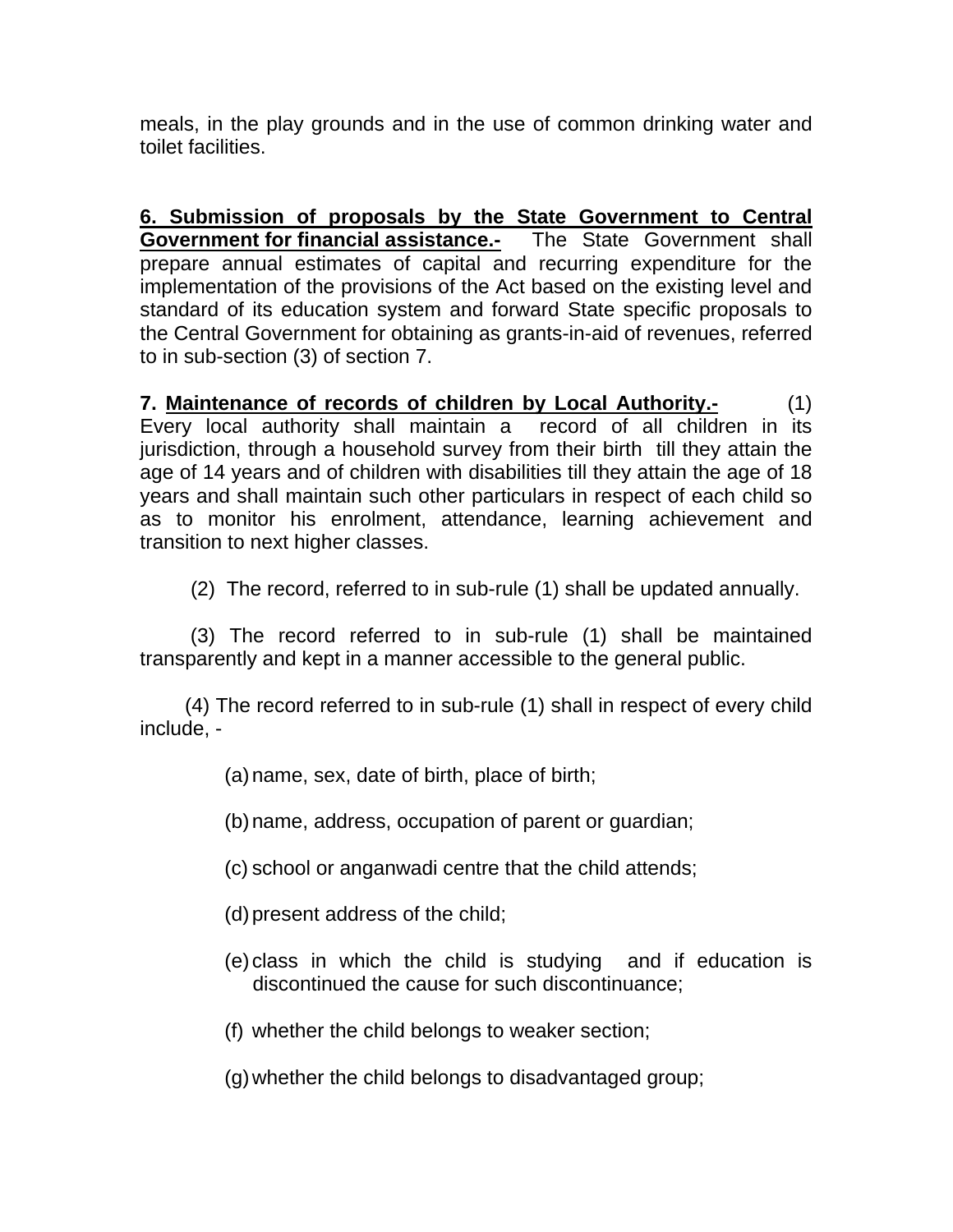(h) whether the child requires special facilities or residential facilities on account of (i) migration and sparse population; (ii) age appropriate admission; and (iii) disability.

### **PART IV - RESPONSIBILITIES OF SCHOOLS AND TEACHERS**

**8. Admission of children belonging to weaker section and disadvantaged group.-** (1) The school referred to in sub-clause (iv) of clause (n) of section 2 shall ensure that children admitted in pursuance of clause (c) of sub-section (1) of section 12 shall not be segregated from the other children in the classrooms nor shall their classes be held at places and timings different from the classes held for other children.

(2) The school referred to in sub-clause (iv) of clause (n) of section 2 shall ensure that children admitted in pursuance of clause (c) of sub-section (1) of section 12 shall not be discriminated from the rest of the children in any manner pertaining to entitlements and facilities such as textbooks, uniforms, library and Information, Communication and Technology facilities, extra-curricular and sports.

(3) The areas or limits of neighbourhood specified in sub-rule (1) of rule 4 shall apply to admissions made in pursuance of clause (c) of sub-section (1) of section 12:

 Provided that the school may, for the purpose of filling up the requisite percentage of seats for children referred to in clause (c) of subsection (1) of section 12 extend these areas or limits with the prior approval of the State Government.

**9.Reimbursement of per-child expenditure by the State Government for the purpose of sub- section (2) of section 12.-** (1) The per-child expenditure shall be the expenditure incurred by the State Government for a child in the Government School or the fee fixed by the Committee constituted under the Tamil Nadu Schools (Regulation of Collection of Fee) Act, 2009 (Tamil Nadu Act 22 of 2009) in respect of the school where the child is admitted whichever is less.

 (2) (a) The school specified in sub-clause (iv) of clause (n) of section 2 shall, in the month of July, submit to the local authority, a list of students admitted in the school, who are provided free and compulsory elementary education for reimbursement of per-child expenditure by the State Government.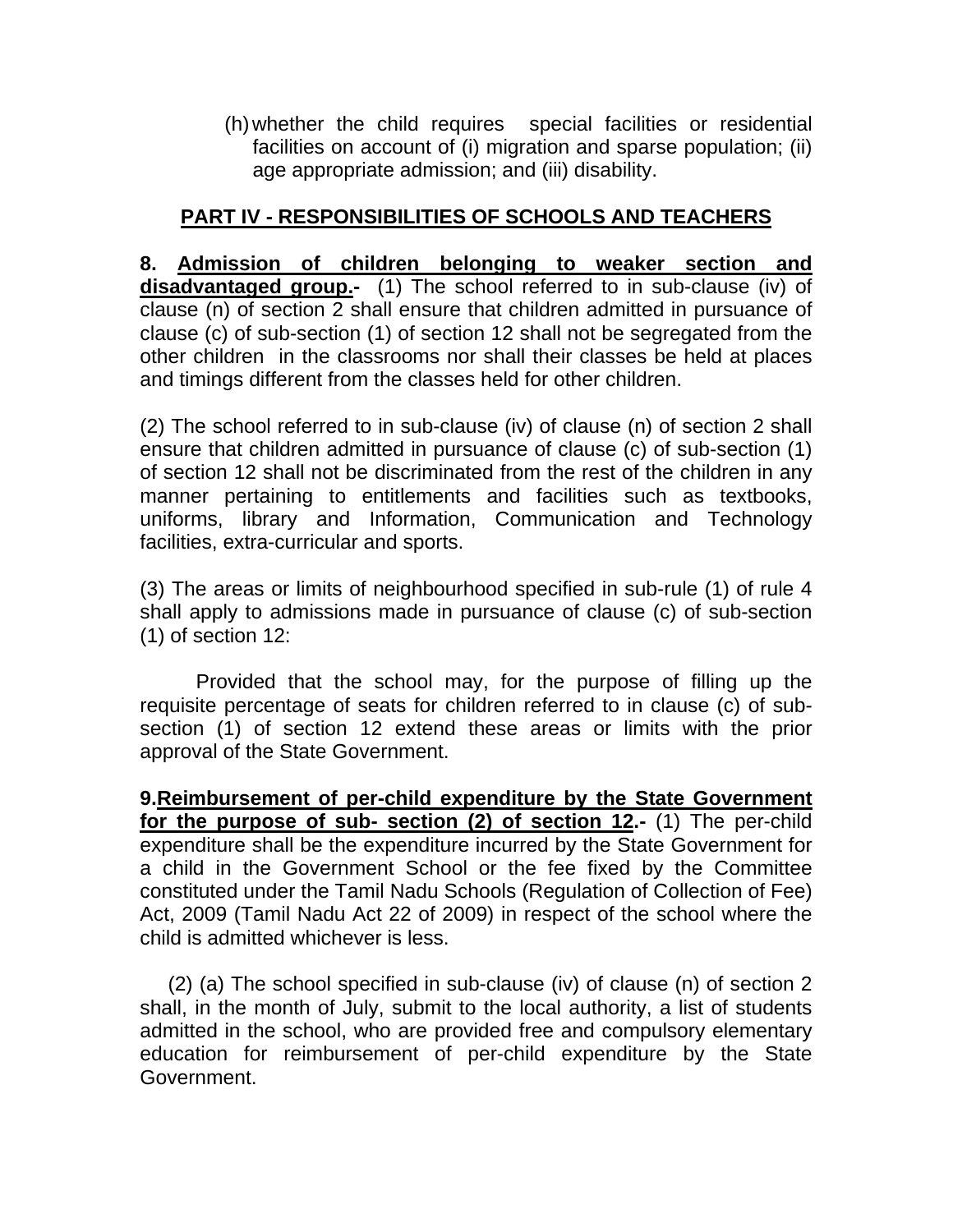(b) If any child leaves or absents himself for a period exceeding thirty days or leaves the school in the middle of the academic year, the same has to be intimated to the local authority and claim has to be made accordingly.

(3) The local authority shall sanction the reimbursement amount for each academic year in two installments, namely in the months of September and March after verifying or cause to be verified the enrollment of those students in the school.

 (4) Every school referred to in sub-clause (iv) of clause (n) of section 2 shall maintain a separate bank account in respect of the amount received by it as reimbursement under sub-section (2) of section 12.

 (5) Subject to the provisions contained in the proviso to clause (a) of section 8 and clause (a) of section 9, the reimbursement shall be made through electronic clearance system in the separate bank account maintained by the school for the purpose.

**10. Documents as proof of age for admission .-** In cases where the parent or guardian of the child is unable to produce the birth certificate of the child issued under the Births, Deaths and Marriages Act, 1886 (Central Act VI of 1886), any one of the following documents shall be deemed to be proof of age of the child for the purpose of admission in a school:-

(a) Hospital or Auxiliary Nurse and Midwife (ANM) register record;

(b) Anganwadi record;

(c) Declaration of the age of the child by the parent or guardian.

**11. Extended period for admission.-** (1) The extended period for admission in a school shall be six months from the date of commencement of the academic year.

(2) Where a child is admitted in a school after the extended period, he shall be eligible to complete studies with the help of prescribed training, as determined by the State Government.

**12. Recognition to school .-** (1) Every school, other than a school specified in sub-clauses (i) and (iii) of clause (n) of section 2 established before the commencement of the Act shall make a self declaration within a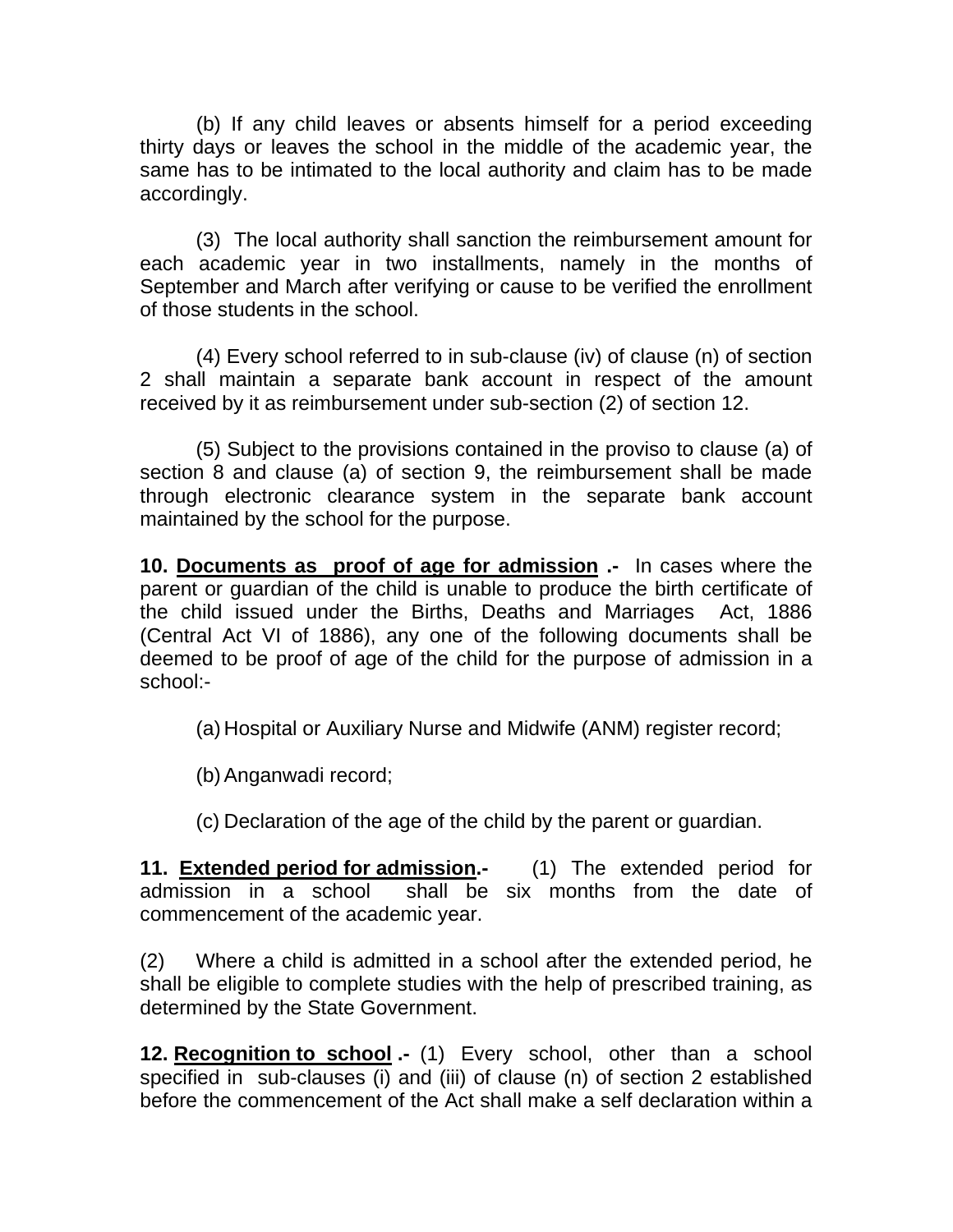period of six months from the date of coming into force of these rules, in Form I to the competent authority, as specified below, regarding its compliance or otherwise with the norms and standards prescribed in the Schedule and fulfillment of the following conditions, namely:-

- (a) the school is run by a society registered under the Tamil Nadu Societies Registration Act,1975 (Tamil Nadu Act 27 of 1975) or a public trust constituted under any law for the time being in force;
- (b) the school is not run for profit by any individual, group or association of individuals or any other persons;
- (c) the school conforms to the values enshrined in the Constitution;
- (d) the school buildings or other structures or the lands are used only for the purpose of education and skill development;
- (e) the school is open to inspection by any officer authorised by the State Government or the competent authority;
- (f) the school furnishes such reports and such information as may be required by the local authority from time to time and complies with such instructions of the State Government or the local authority as may be issued to secure the continued fulfillment of the condition of recognition or the removal of deficiencies in the working of the school.

(2) Every self declaration received in Form I shall be placed by the competent authority in public domain within fifteen days of its receipt.

(3) The competent authority shall within three months of the receipt of such self declaration cause on-site inspection of such schools to verify as to whether the norms and standards and the conditions mentioned in sub-rule (1) are fulfilled.

(4) After the inspection referred to in sub-rule (3) is carried out, the inspection report shall be placed by the competent authority in public domain and the schools found to be conforming to the norms, standards and the conditions shall be granted certificate of recognition by the competent authority in Form II within a period of 30 days from the date of inspection.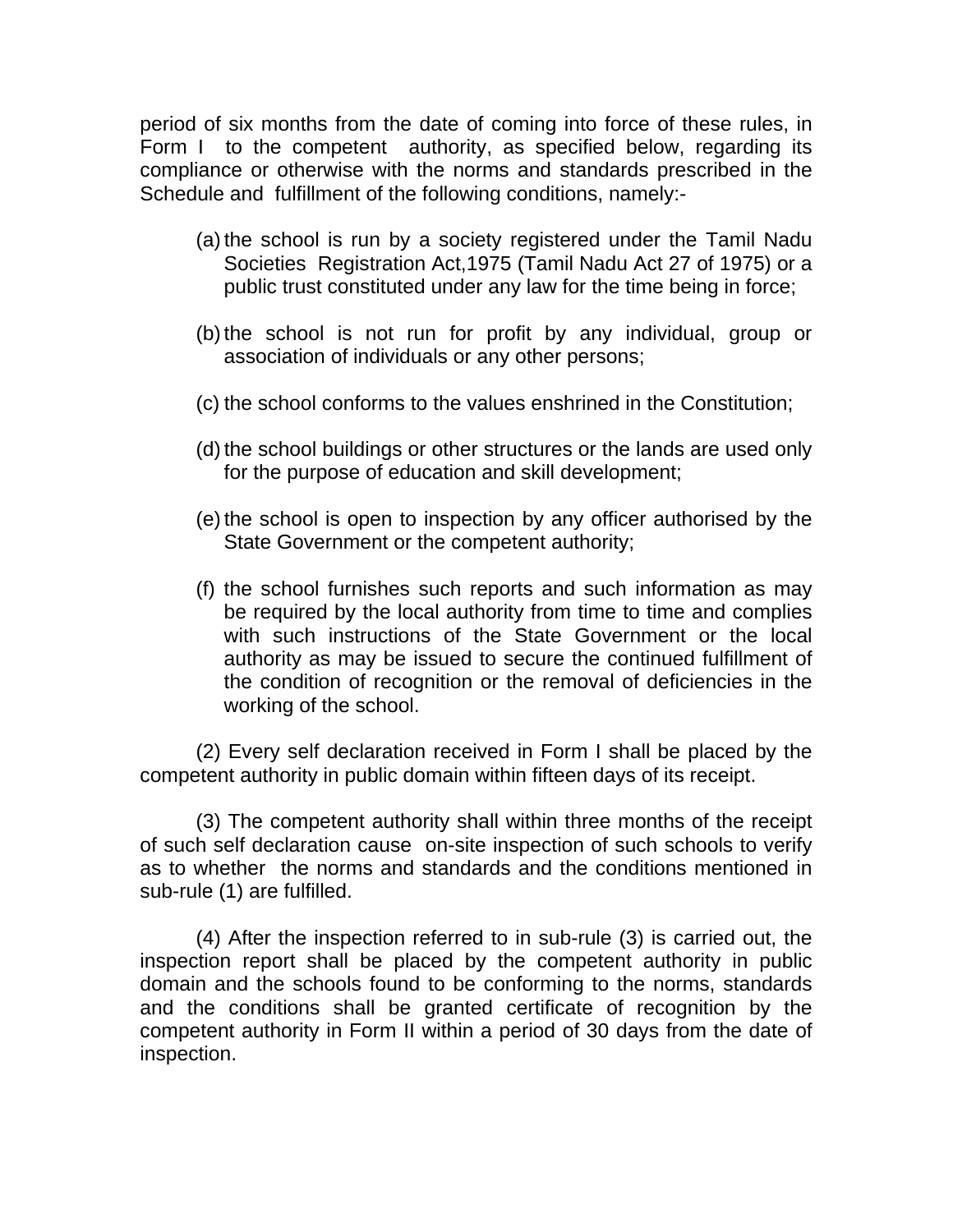(5) The schools, which do not conform to the norms, standards and conditions mentioned in sub-rule (1) shall be listed by the competent authority through a public order. Such schools may request the competent authority for an on-site inspection for grant of recognition at any time within the next **three months.** 

(6) The schools which do not conform to the norms, standards and conditions mentioned in sub-rule (1) even thereafter,shall cease to function.

(7) Any person who intends to establish a school shall apply to the competent authority in Form-I for obtaining a certificate of recognition. The applicant shall, in addition to the norms and standards specified in the Schedule, fulfill the following conditions before making an application for such recognition:-

**(a) Fee Structure.-** The applicant shall give a declaration that the school will collect the fee fixed by the Committee constituted under the Tamil Nadu Schools (Regulation of Collection of Fee) Act, 2009 (Tamil Nadu Act 22 of 2009).

**(b) Minimum Infrastructure Facilities.-** (i)The school seeking recognition shall comply with the norms and standards regarding the land and other requirements stipulated in the Schedule.

 (ii) The school shall also comply with the norms and standards notified by the State Government under any other law regarding infrastructure facilities including land and buildings.

**(c) Other Facilities.-** (i) Number of teachers to be employed in the school, nature of building and the facilities to be provided in the building, teaching learning equipment, library, play material, games and sports equipments that should be made available in the school shall be in accordance with the norms and standards specified in the Schedule.

(ii) Every school shall ensure the supply of protected drinking water and also ensure that lavatory and urinal facilities are provided in the schools as per the criteria to be specified by the competent authority.

*Explanation.-* For the purpose of rules 12 and 13, 'competent authority' means,-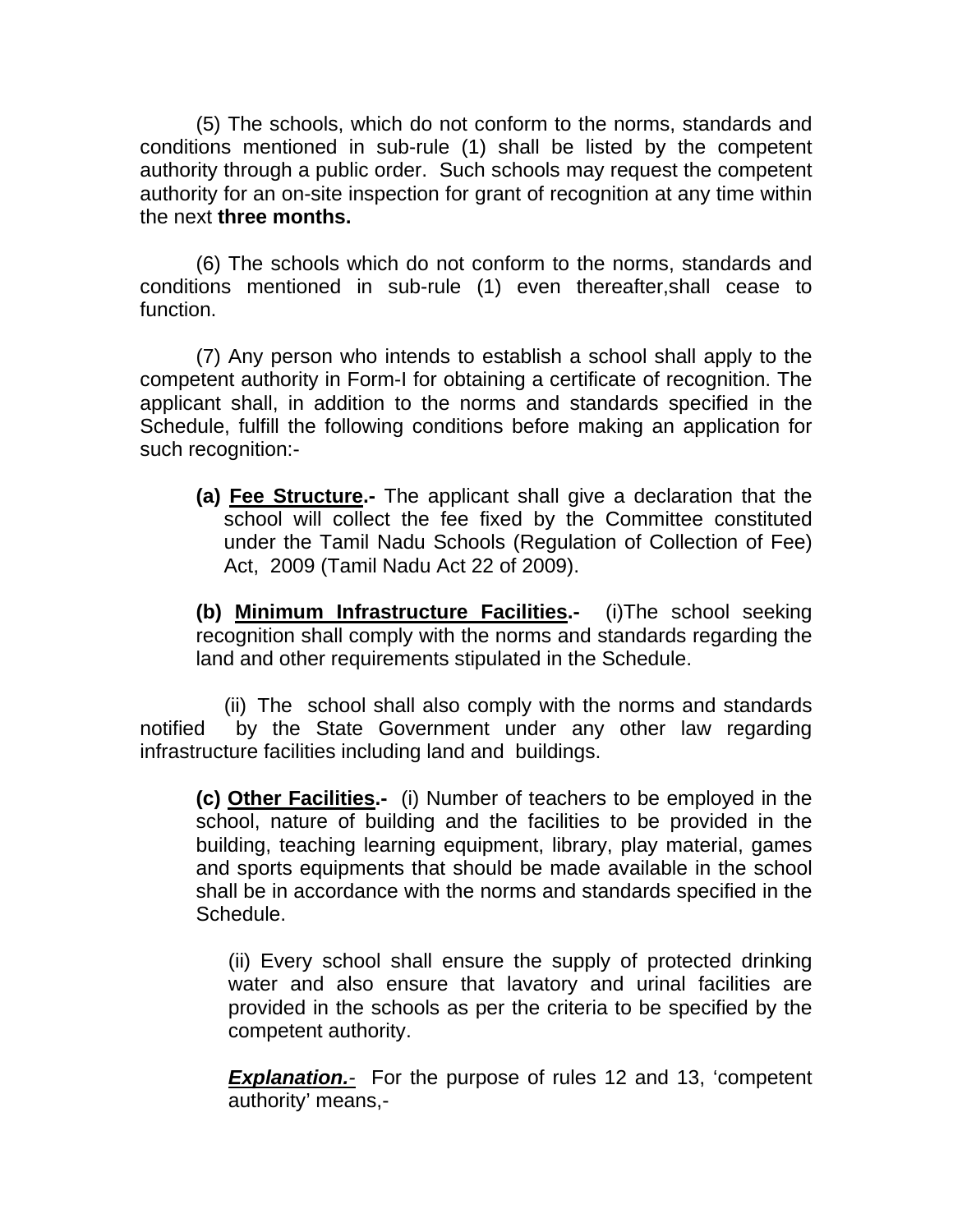| (i) the Joint Director,<br>Directorate of Elementary<br>Education.                        | in the case of schools having<br>classes I to V or schools having<br>classes I to VIII |
|-------------------------------------------------------------------------------------------|----------------------------------------------------------------------------------------|
| the Chief Educational<br>(ii)<br>Officer of the District.                                 | in the case of schools having<br>classes L.K.G. to V                                   |
| (iii) the Joint Director<br>(Secondary Education),<br>Directorate of School<br>Education. | in the case of minority schools<br>having classes I to X or VI to X                    |
| (iv) the Chief Educational<br>Officer of the District.                                    | in the case of non-minority<br>schools having classes I to X or<br>VI to $X$ .         |
| (v) the Joint Director,<br>Directorate of Matriculation<br><b>Schools</b>                 | in the case of Matriculation<br>schools.                                               |
| (vi) the Joint Director<br>(Secondary Education),<br>Directorate of School<br>Education.  | in the case of Anglo Indian<br>schools.                                                |

**13. Withdrawal of recognition.-** (1) Where the competent authority on its own motion or on any representation received from any person, has reason to believe and to be recorded in writing, that a school recognised under rule 12 has violated one or more of the conditions for grant of recognition or has failed to fulfill the norms and standards specified in the Schedule, shall, -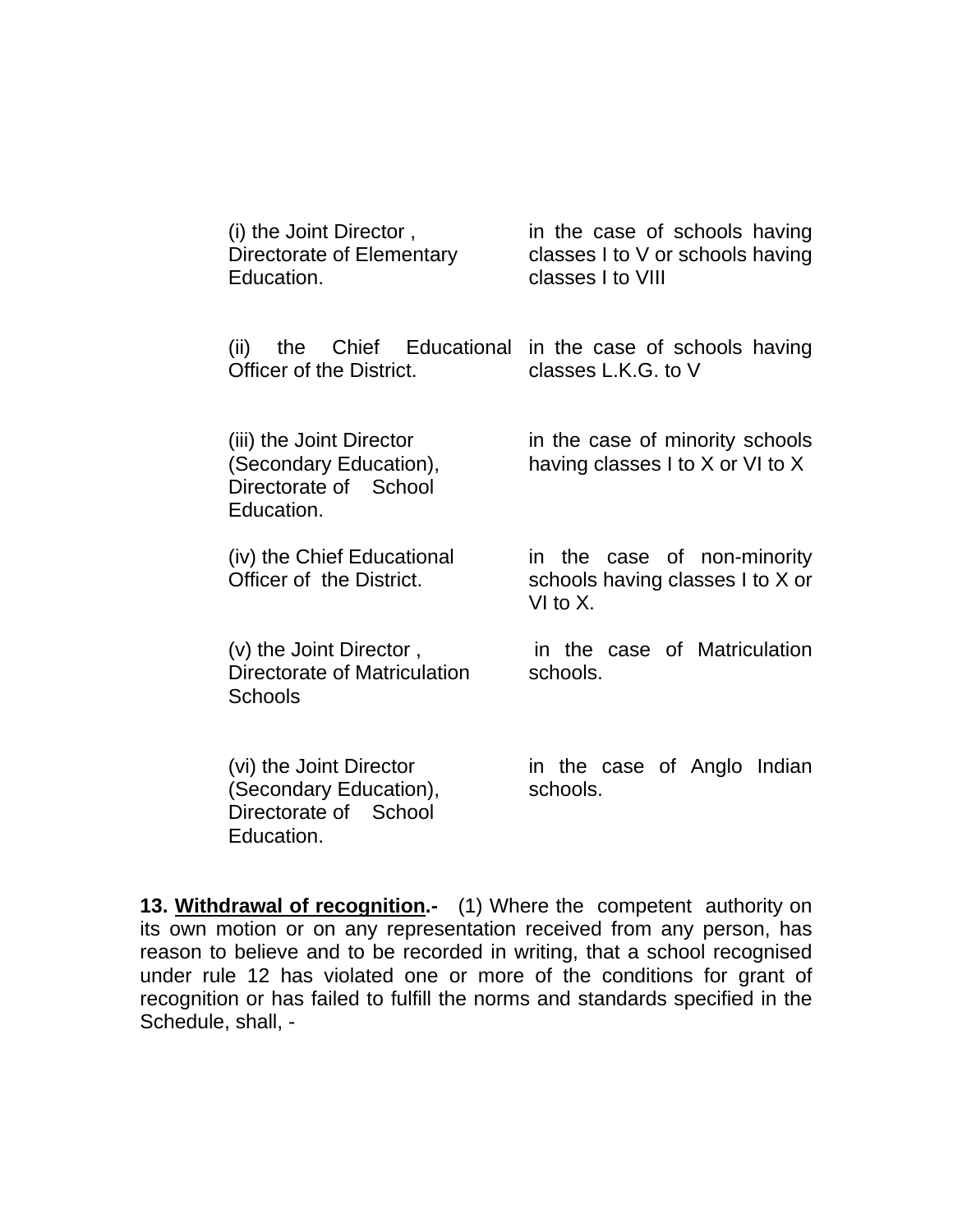- (a) issue a notice to the secretary / correspondent of the school by registered post specifying the violations of the condition for grant of recognition and seek his written explanation within one month;
- (b) in case the explanation is not found to be satisfactory or no explanation is received within the stipulated time, he shall cause an inspection of the school, to be conducted by a Committee of 3 or 5 members comprising of educationists and Government representatives, which shall make due inquiry and submit its report, along with its recommendations to the competent authority. On consideration of the said report, if the competent authority is of the view that the recognition may be withdrawn, shall, after affording an opportunity of being heard to the school, pass orders thereon.

(2) If the competent authority passes an order of withdrawal of recognition, it shall be operative from the immediately succeeding academic year. The said order shall also specify the neighbourhood schools to which the children of that school shall be admitted.

### **PART - V SCHOOL MANAGEMENT COMMITTEE**

**14. Composition and functions of the School Management Committee.-** (1) A School Management Committee (hereinafter in this rule referred to as the Committee) shall be constituted in every school, other than an unaided school, with not less than **nine members** within its jurisdiction, within six months of the appointed date, and reconstituted every two years:

 Provided that, no member other than an ex-officio member shall serve as a member of the Committee for more than two terms.

(2) Seventy five percent, of the strength of the said Committee shall be from amongst parents or guardians of children, with proportionate representation to the parents or guardians of children belonging to disadvantaged group and weaker section.

(3) The remaining twenty five percent, of the strength of the said Committee shall be from amongst the following persons, namely:-

> a) one third members from amongst the elected members of the local authority, to be decided by the local authority;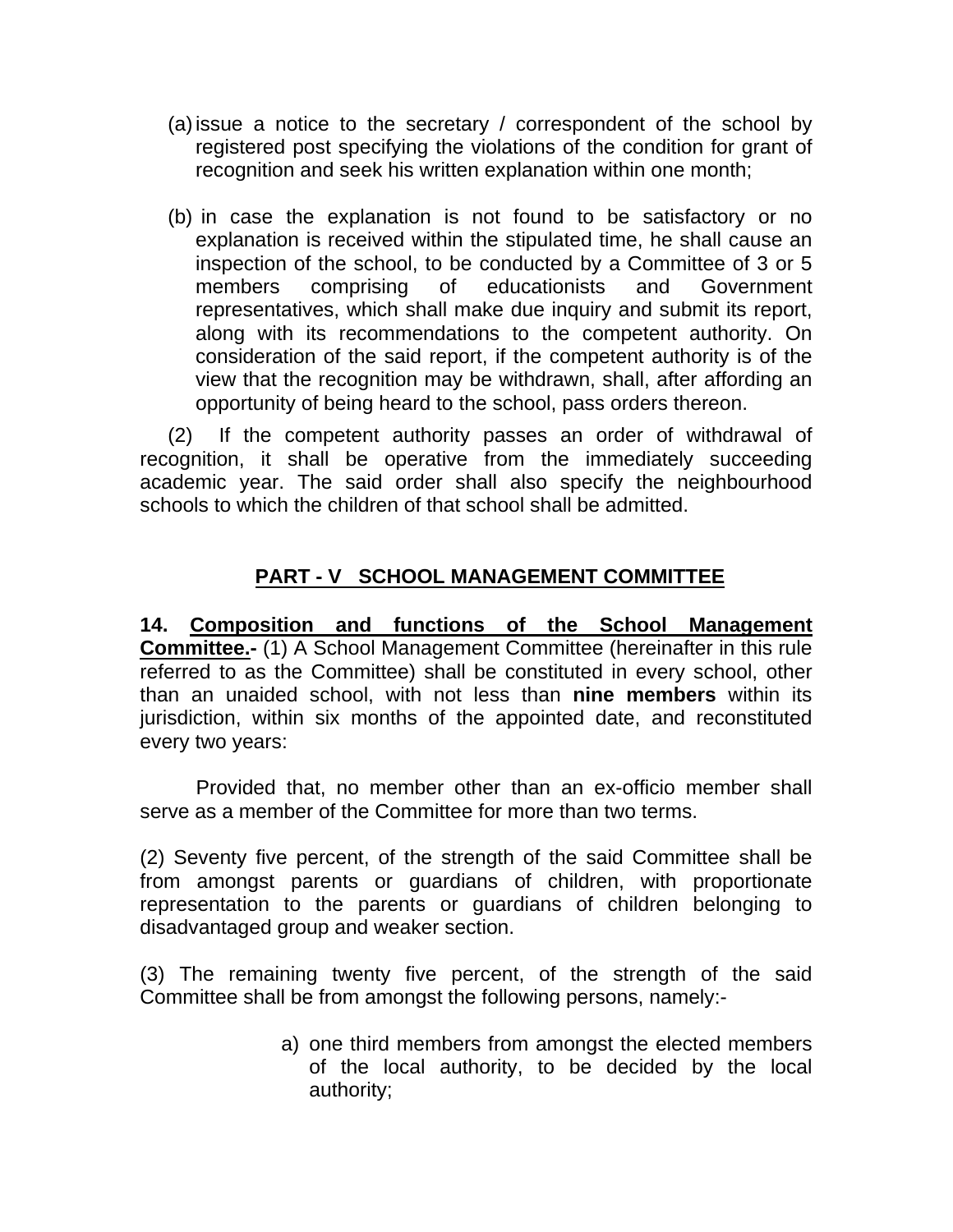- b) one third members from amongst teachers from the school, to be decided by the teachers of the school;
- c) one third members from amongst local educationists or children in the school, to be decided by the parents in the said Committee.

(4) Fifty percent of the members of the Committee shall be women.

(5) The quorum of the meeting of the committee shall be not less than fifty percent of the total members of the Committee.

(6) To manage its affairs, the Committee shall elect a chairperson and vice-chairperson from among the parent members. The Head teacher of the school or where the school does not have a head teacher, the senior most teacher of the school, shall be the ex-officio Member-Convenor of the Committee meeting. In the case of an aided school, the School Manager / Correspondent / Secretary or his nominee from the School Committee shall be the chairperson.

(7) The Committee shall meet atleast once in two months in the school premises and the minutes and decisions of the meeting shall be properly recorded and made available to the public.

(8) The Convenor of the Committee meeting shall be competent to invite not more than three persons as Special invitees to offer advice on specific issues such as child protection, health and nutrition and child psychology. Such persons shall not form part of the quorum and shall not be eligible to vote.

(9) In addition to the functions specified in sub-section (2) of section 21, the Committee shall ,-

- (a) communicate in simple and creative ways to the population in the neighbourhood of the school, the rights of the child as enunciated in the Act, as also the duties of the State Government, local authority, school parent and guardian;
- (b) ensure the implementation of clauses (a) and (e) of section 24 and section 28;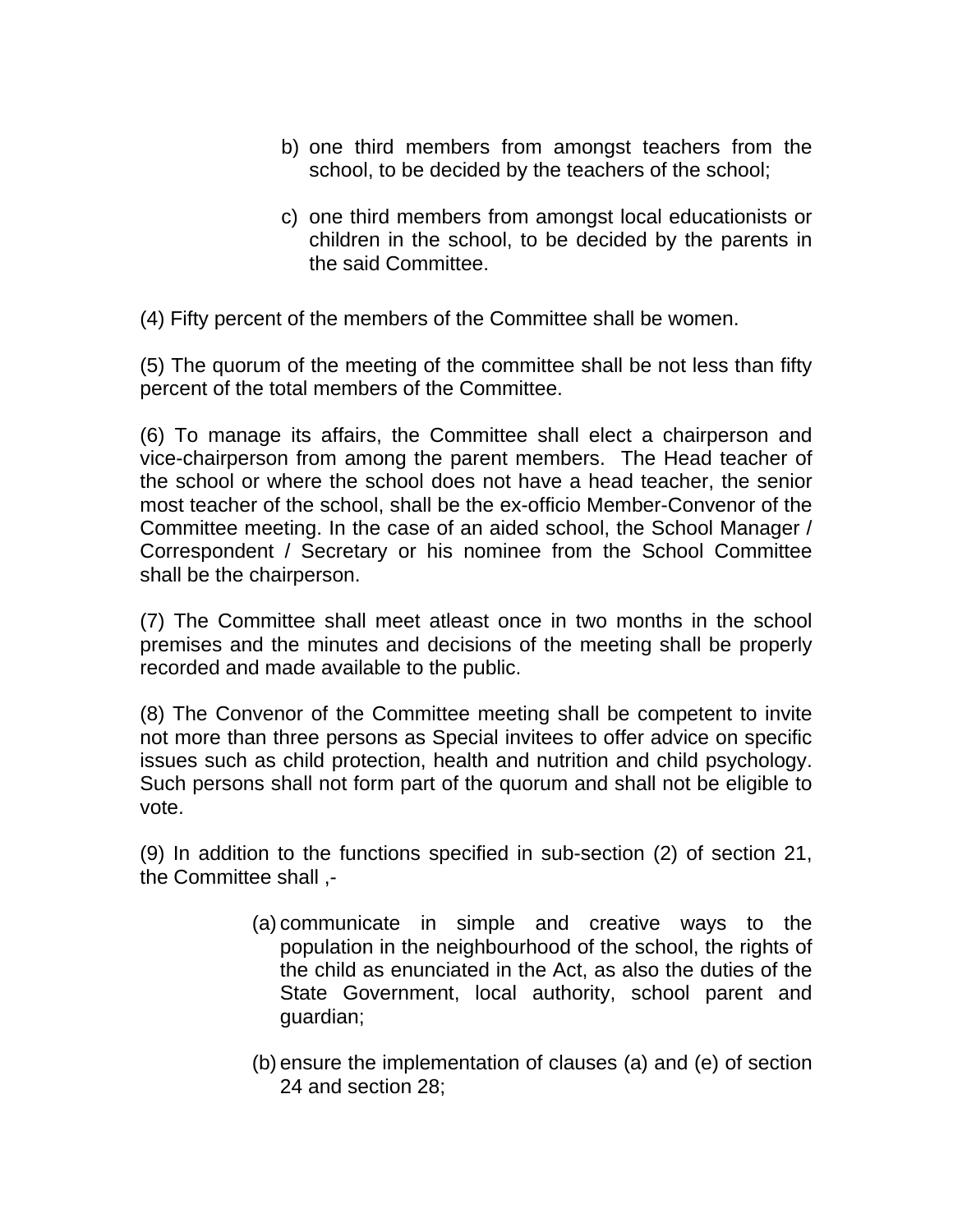- (c) monitor that teachers are not burdened with non academic duties other than those specified in section 27;
- (d) ensure the enrolment and continued attendance of all the children from the neighbourhood in the school;
- (e) monitor the maintenance of the norms and standards prescribed in the Schedule.
- (f) bring to the notice of the local authority any denial of the rights of the child, denial of admission and timely provision of free entitlements as per section 3(2).
- (g) identify the needs, prepare a plan, and monitor the implementation of the provisions of section 4.
- (h) monitor the identification and enrolment of, and facilities for learning by disabled children, and ensure their participation in, and completion of elementary education.
- (i) monitor the implementation of the Mid-day meal programme in the school.
- (j) ensure that no child is subjected to physical or mental harassment.
- (k) any money received by the Committee for the discharge of its functions under this Act, shall be kept in a separate account, to be made available for audit every year.
- (l) prepare and submit an annual account of receipts and expenditure of the school to the local authority within **three months** from the date of expiry of every financial year.

**15. Preparation of School Development Plan.-** (1) The Committee shall prepare a School Development Plan for every three year period comprising of three annual sub plans:

 Provided that the first such plan shall be prepared at least three months before the end of the financial year in which the Committee is first constituted under the Act.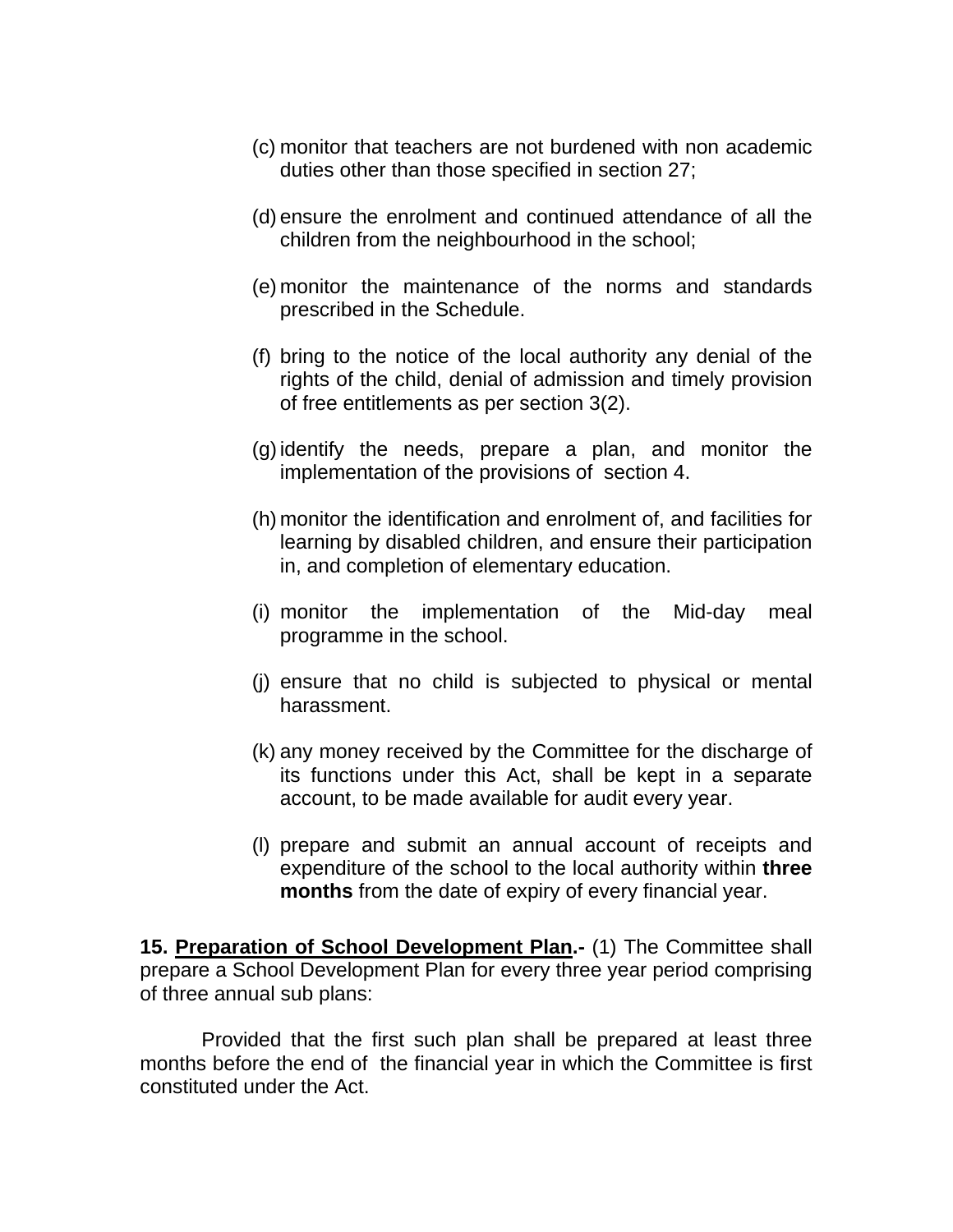(2) The School Development Plan shall contain the following details:-

(a) Estimates of class-wise enrollment for each year.

(b) Requirement, over the three year period, of the number of additional teachers, including Head teachers, subject teachers and part time teachers, separately for classes I to V and classes VI to VIII, calculated, with reference to the norms specified in the Schedule.

(c) Physical requirement of additional infrastructure and equipments over the three year period, calculated, with reference to the norms and standards specified in the Schedule.

(d) Additional financial requirement over the three year period, yearwise, in respect of (b) and (c) above, including additional requirement for providing special training facility specified in section 4, entitlements of children such as free text books and uniforms, and any other additional financial requirement for fulfilling the responsibilities of the school under the Act.

(e) Existing infrastructure facilities such as buildings, laboratory, library, toilets, drinking water, furniture, equipment, play ground.

(3) The School Development Plan shall be signed by the Chairperson / Vice Chairperson and Convenor of the Committee and submitted to the local authority before the end of the financial year in which it is prepared.

### **PART VI – TEACHERS**

**16. Acquiring minimum qualification.-** (1) The State Government shall provide adequate teacher education facilities to ensure that all teachers in schools referred to in sub-clauses (i) and (ii) of clause (n) of section 2, who do not possess the minimum qualifications; as laid down by the academic authority authorised by the Central Government at the time of commencement of the Act, to acquire such minimum qualifications within a period of five years from the commencement of the Act.

 (2) For a teacher, of any school referred to in sub-clause (iv) of clause (n) of section 2, who does not possess the minimum qualifications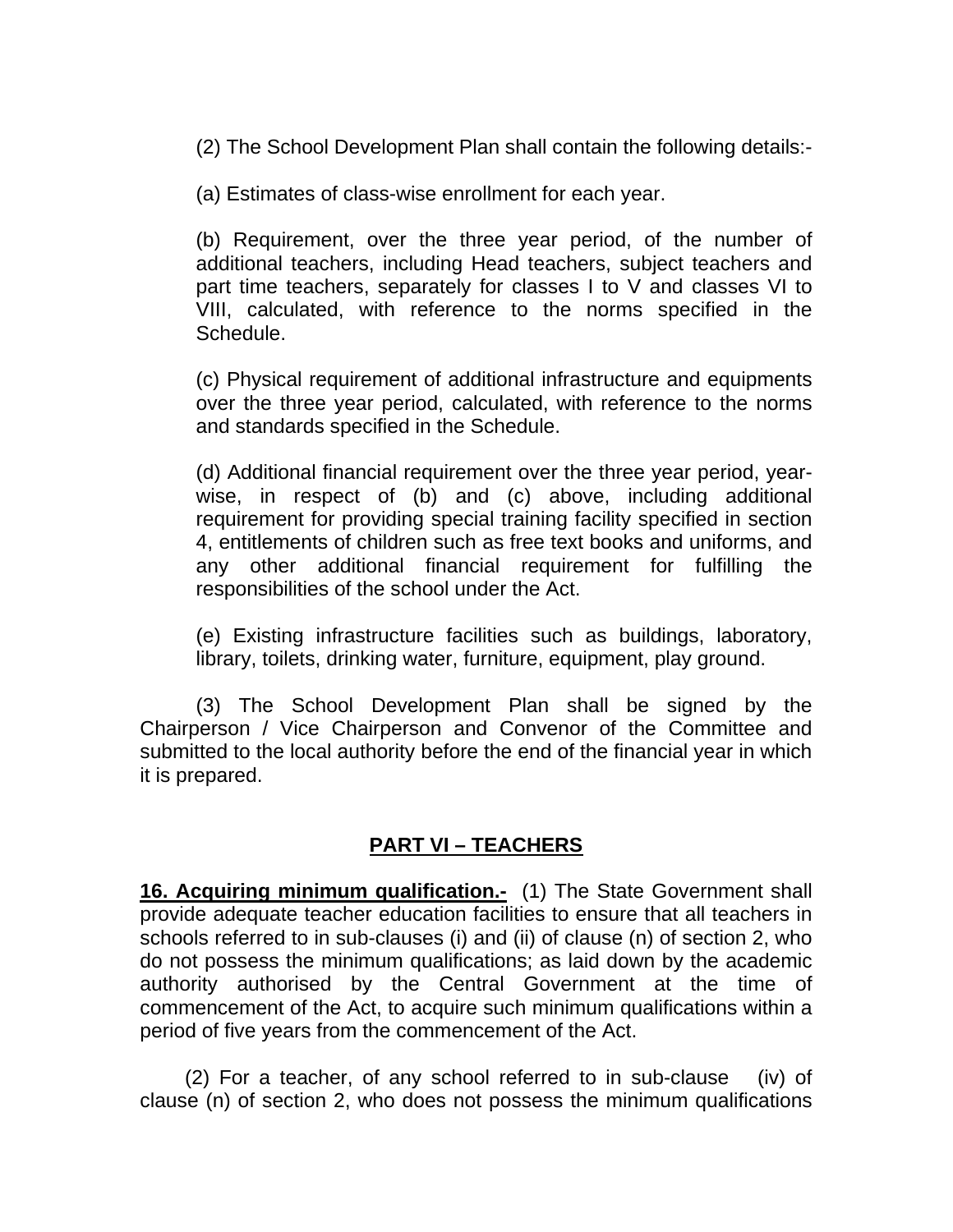as laid down by the academic authority authorised by the Central Government at the time of commencement of the Act, the management of such school shall enable such teacher to acquire such minimum qualifications within a period of five years from the commencement of the Act.

**17. Salary and allowances and conditions of service of teachers.-** (1) The salary and allowances and terms and conditions of service of teachers of schools referred to in sub clauses (i) and (ii) of clause (n) of section 2 shall be as laid down by the State Government from time to time. In the case of teachers in unaided schools referred to in sub clause (iv) of clause (n) of section 2, the salary and allowances and terms of conditions of service shall be in accordance with the regulations and guidelines issued by the State Government from time to time.

 (2) In particular and without prejudice to sub-rule (1), the terms and conditions of service shall take into account the following namely:-

- (a) adherence to the conduct rules and code of professional ethics for school teachers in force.
- (b) accountability of teacher to the School Committee; and
- (c) provisions enabling long term stake of teachers in the teaching profession.

18. **Duties to be performed by teachers.-** In addition to the duties specified in clauses (a) to (e) of sub-section (1) of section 24, a teacher shall perform the following duties assigned to him, namely:-

- (a) participation in training programmes;
- (b) participation in curriculum formulation, and development of syllabi, training modules and text book development.
- (c) maintain pupil cumulative record for every child.

**19. Maintaining pupil-teacher ratio.-** The sanctioned strength of teachers in a school shall be notified by the State Government or the local authority, as the case may be, within a period of eighteen months from the appointed date: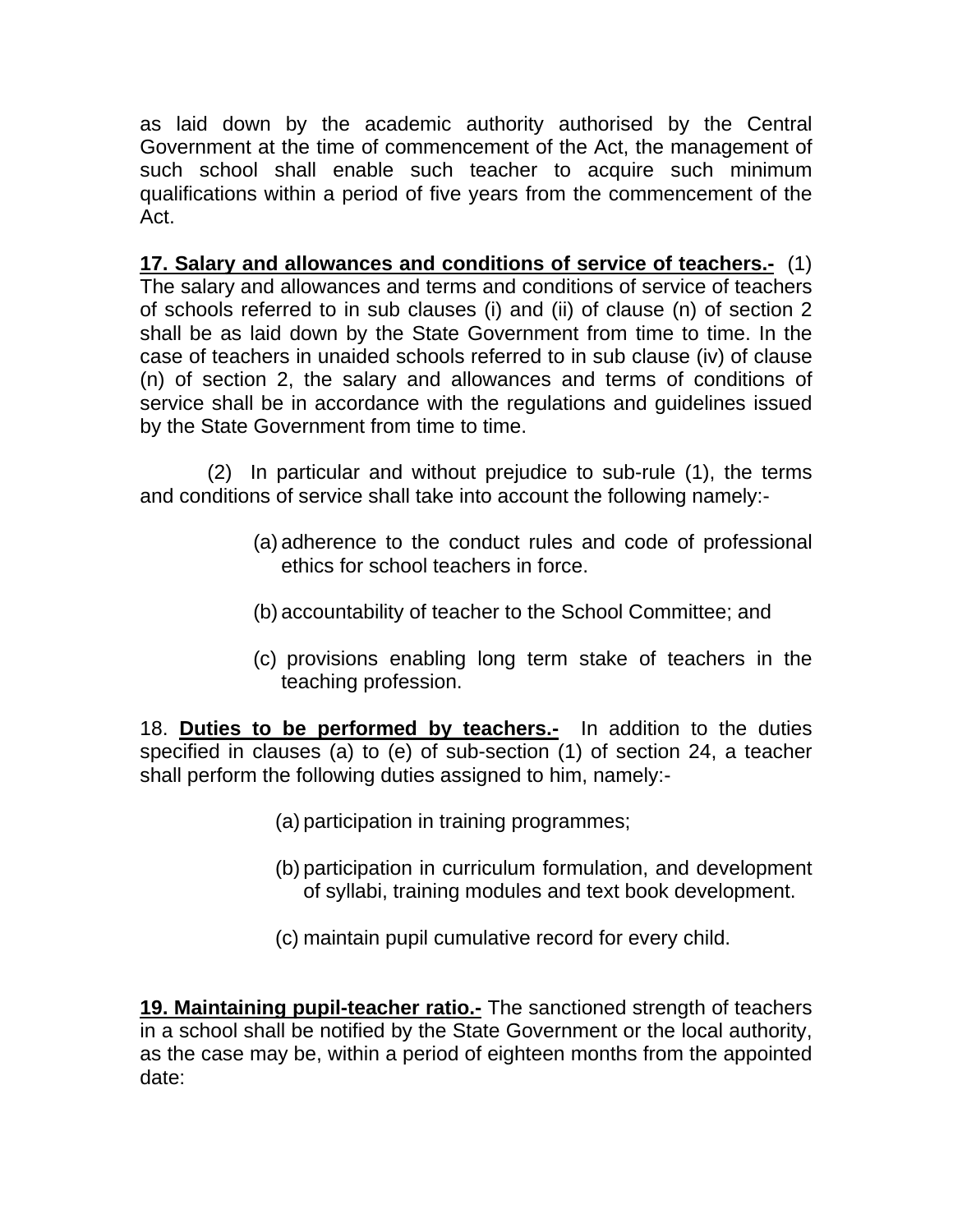Provided that the State Government or the local authority, as the case may be, shall within six months of the said notification, redeploy teachers of schools having strength in excess of the sanctioned strength prior to the notification.

**20. Curriculam and Evaluation Procedure.** (1) While laying down the curriculum and evaluation procedure for elementary education, the academic authority shall,-

- (a) formulate the relevant and age appropriate syllabus and text books and other learning materials;
- (b) develop in service teacher training design;
- (c) prepare guidelines for putting into practice comprehensive and continuous evaluation;
- (d) develop performance indicators for the individuals and institutions along with accountability criteria towards children's learning levels;
- (e) undertake periodic performance appraisal of individuals and institutions; and
- (f) commission and undertake researches / studies on policies, programmes, curriculum, learning outcomes of children, etc.

 (2) The academic authority shall design and implement a process of holistic school quality assessment on a regular basis.

21. Award of completion certificate.- The certificate of completion of elementary education shall be awarded in Form-III within a month of the completion of elementary education. The said certificate shall be accompanied by the Pupil Cumulative Record.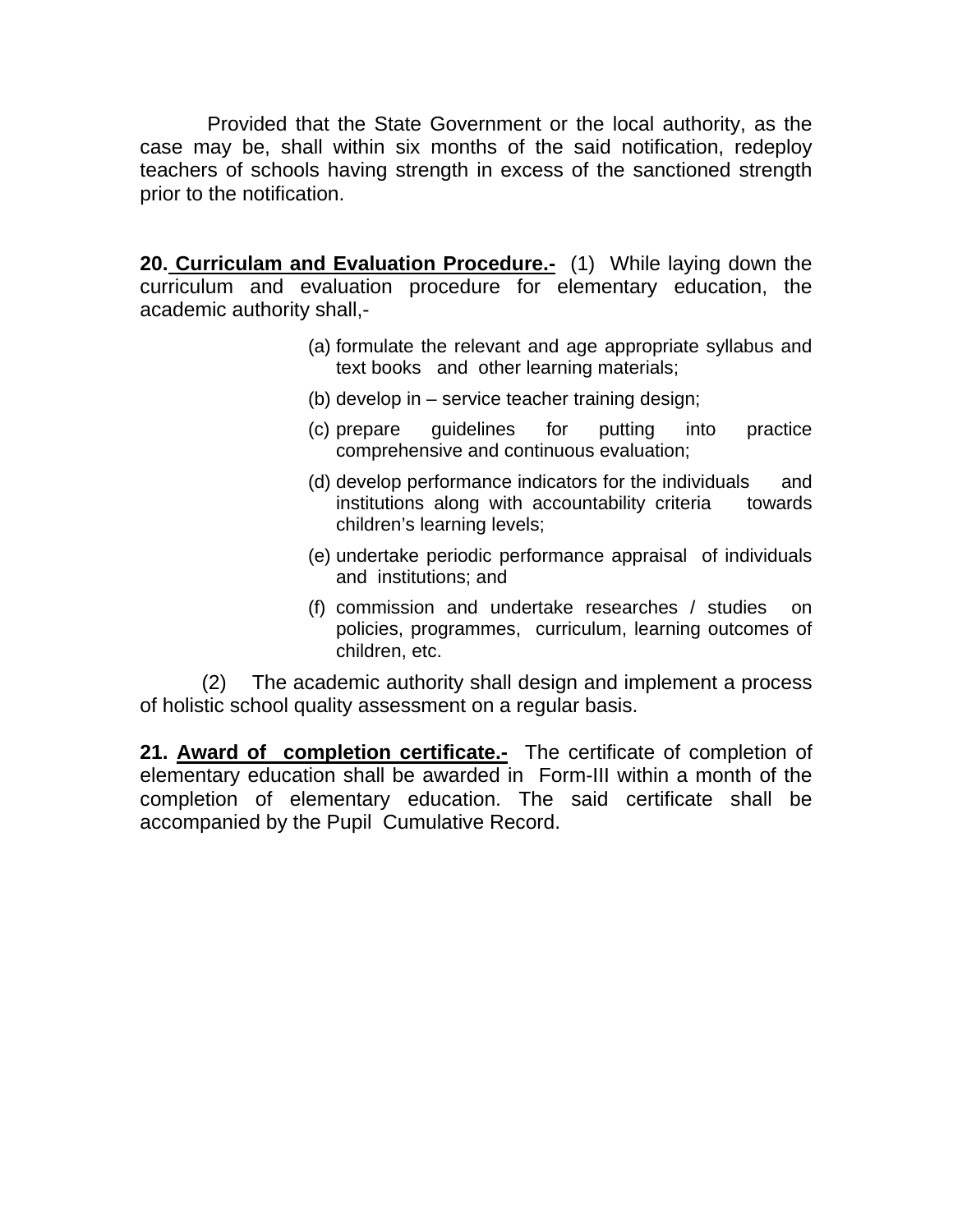#### APPENDIX

#### FORM - I

#### **SELF DECLARATION CUM APPLICATION FOR GRANT OF RECOGNITION OF SCHOOL ( See sub-rule (1) of rule 12)**

To

 $\mathsf{The}$ (Competent authority)

(Name of District)

Sir,

 I forward herewith a self declaration regarding compliance with the norms and standards prescribed in the Schedule to the Right of Children to Free and Compulsory Education Act, 2009 (Central Act 35 of 2009) and an application in the prescribed proforma for the grant of recognition to …………… ………………………………………………………….(Name of the School) ……………………………………………………

with effect from the commencement of the academic year 20..............

Yours faithfully,

Enclosure:

Place:

Date:

Secretary / Correspondent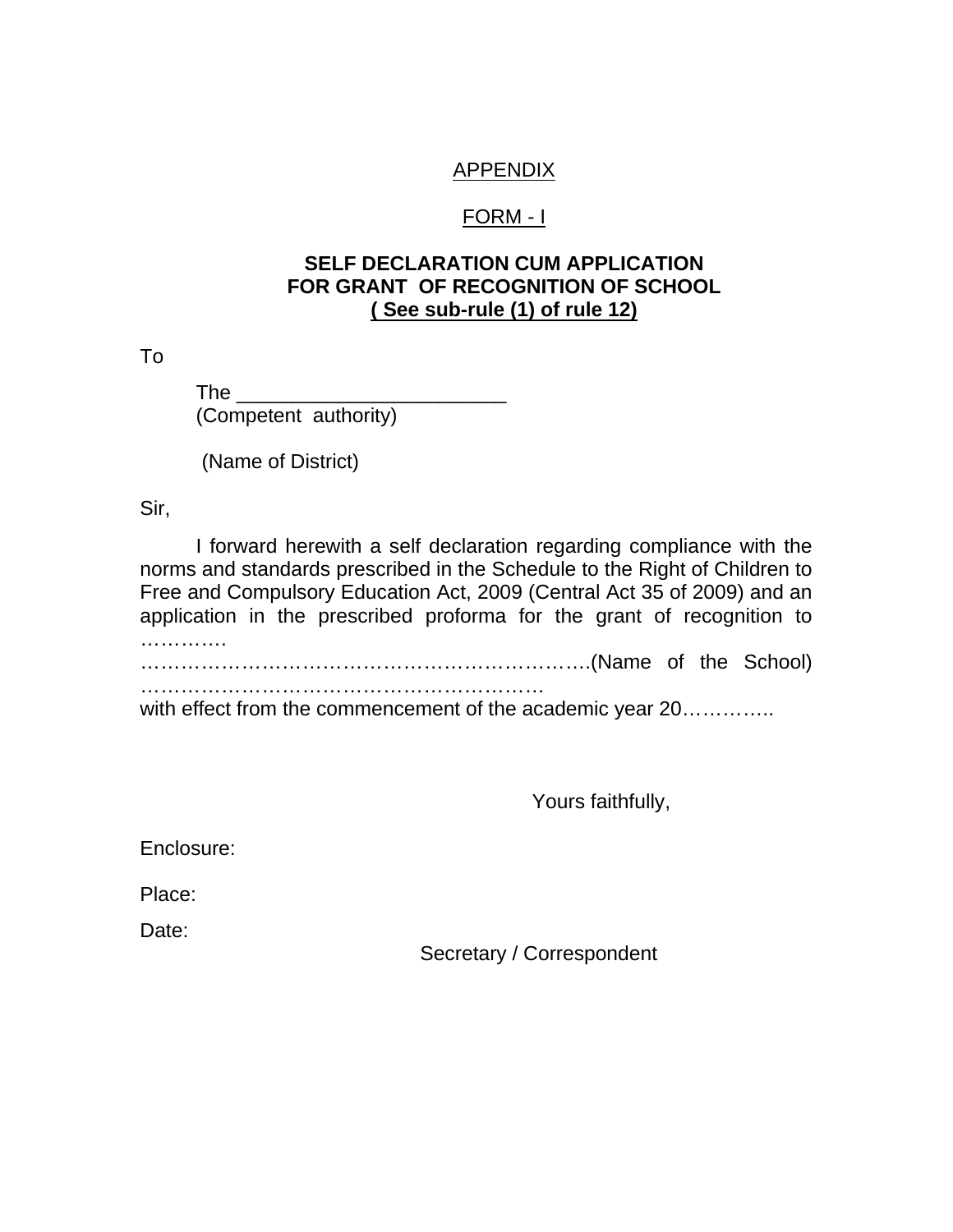### **A. School Details:-**

|                | Name of School                |
|----------------|-------------------------------|
| $\overline{2}$ | <b>Academic Session</b>       |
| 3              | <b>District</b>               |
| 4              | <b>Postal Address</b>         |
| 5              | Village/City                  |
| 6              | Taluk                         |
| $\overline{7}$ | Pincode                       |
| 8              | Phone No with STD Code        |
| 9              | Fax No.                       |
| 10             | E-mail address, if any        |
| 11             | <b>Nearest Police Station</b> |

### **B.General Information:-**

| 1              | <b>Year of Foundation</b>                  |                                            |                                             |                   |
|----------------|--------------------------------------------|--------------------------------------------|---------------------------------------------|-------------------|
| $\overline{2}$ | Date of First Opening of School            |                                            |                                             |                   |
| 3              | Name of Trust / Society/Managing Committee |                                            |                                             |                   |
| $\overline{4}$ |                                            |                                            | Whether Trust / Society/Managing Committee  |                   |
|                | is registered                              |                                            |                                             |                   |
| 5              |                                            |                                            | Period until which Registration of Trust /  |                   |
|                |                                            | Society/ Managing Committee is valid       |                                             |                   |
| 6              |                                            |                                            | Whether there is a proof of non-profitable  |                   |
|                |                                            |                                            | character of the Trust / Society / Managing |                   |
|                |                                            |                                            | Committee supported by the list of members  |                   |
|                |                                            | with their address on an affidavit in copy |                                             |                   |
| $\overline{7}$ | Name, official address of the Manager/     |                                            |                                             |                   |
|                | President / Chairman of the school         |                                            |                                             |                   |
|                | Name                                       |                                            |                                             |                   |
|                | Designation                                |                                            |                                             |                   |
|                | <b>Address</b>                             |                                            |                                             |                   |
|                | Phone                                      |                                            |                                             | (O)               |
|                |                                            |                                            |                                             | (R)               |
| 8              |                                            | Total Income & Expenditure during last 3   |                                             |                   |
|                | years surplus / deficit                    |                                            |                                             |                   |
|                | Year                                       | Income                                     | <b>Expenditure</b>                          | Surplus / deficit |
|                |                                            |                                            |                                             |                   |
|                |                                            |                                            |                                             |                   |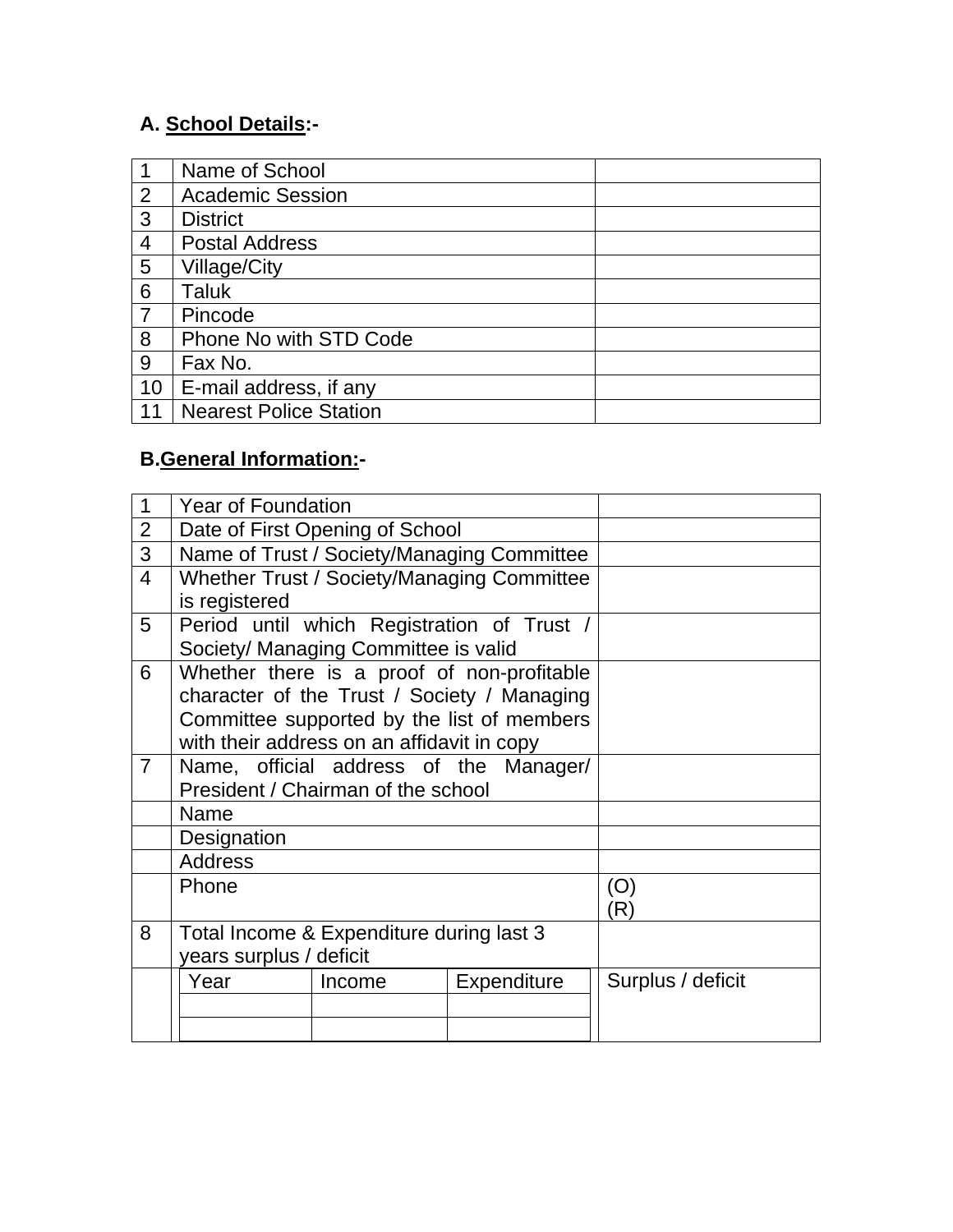### **C.Nature and area of school:-**

| $\mathbf 1$    | <b>Medium of Instruction</b>                                                                                                                                                             |  |
|----------------|------------------------------------------------------------------------------------------------------------------------------------------------------------------------------------------|--|
| 2              | Whether Tamil is taught as a language for all<br>students?                                                                                                                               |  |
| 3              | Type of School (Specify entry & exit classes)                                                                                                                                            |  |
| $\overline{4}$ | If aided, the name of agency and percentage<br>of aid                                                                                                                                    |  |
| 5              | If School Recognised                                                                                                                                                                     |  |
| 6              | If so, by which authority *Recognition number                                                                                                                                            |  |
| $\overline{7}$ | Does the school has its own building or is it<br>running in a rented building? If it is on the<br>rented building whether the lease deed is<br>registered? (Please attach copy thereof). |  |
| 8              | Whether the school buildings or other<br>structures or the grounds are used only for<br>the purpose of education and skill<br>development?                                               |  |
| 9              | Total land area of the School (in square feet).                                                                                                                                          |  |
| 10             | Total built in area of the school (in square<br>feet).                                                                                                                                   |  |

### **D.Enrollment Status:-**

| SI.No          | <b>Class</b> | No.     | of | No. of Students |       |       |
|----------------|--------------|---------|----|-----------------|-------|-------|
|                |              | Section |    | <b>Boys</b>     | Girls | Total |
|                | Pre K.G      |         |    |                 |       |       |
| 2              | L.K.G        |         |    |                 |       |       |
| 3              | U.K.G        |         |    |                 |       |       |
| $\overline{4}$ |              |         |    |                 |       |       |
| 5              |              |         |    |                 |       |       |
| 6              | Ш            |         |    |                 |       |       |
| $\overline{7}$ | IV           |         |    |                 |       |       |
| 8              | V            |         |    |                 |       |       |
| 9              | VI           |         |    |                 |       |       |
| 10             | VII          |         |    |                 |       |       |
|                | VIII         |         |    |                 |       |       |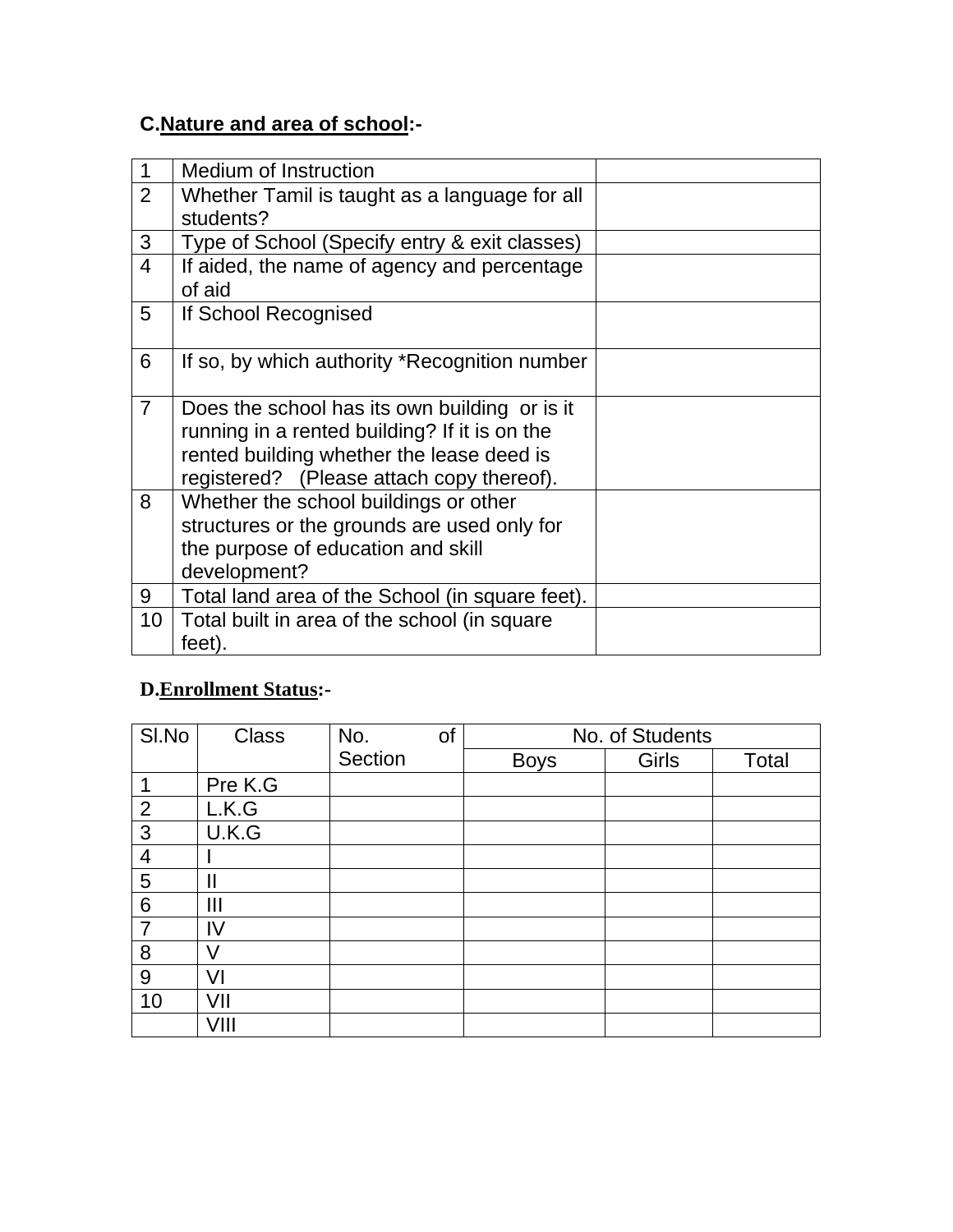### **E. Infrastructure Details and Sanitary Conditions:-**

| SI.<br><b>No</b> | Room                            | Numbers   Average Size<br>(in square<br>feet). |
|------------------|---------------------------------|------------------------------------------------|
|                  | Classroom                       |                                                |
| 2                | Office room-cum-store room-cum- |                                                |
|                  | <b>Headmaster Room</b>          |                                                |
| 3                | Kitchen – cum-Store             |                                                |

### **F. Other Facilities:-**

|   | Whether all facilities have barrier free access |  |
|---|-------------------------------------------------|--|
| 2 | Teaching Learning Material (attach list)        |  |
| 3 | Sports & Play equipments (attach list)          |  |
| 4 | Facility books in Library                       |  |
|   | • Books (Number of books)                       |  |
|   | • Periodical/Newspapers/Journals                |  |
| 5 | Type and number of drinking water facility      |  |
| 6 | <b>Sanitary Conditions</b>                      |  |
|   | (i) Type of western closets & urinals           |  |
|   | (ii)Number of urinals/lavatories separately for |  |
|   | <b>Boys</b>                                     |  |
|   | (iii) Number of urinals/lavatories separately   |  |
|   | for Girls                                       |  |

### **G. Particulars of teaching staff:-**

1. Teachers in classes I to VIII only (details of each teacher separately).

| <b>Teacher Name</b>               |   |  |
|-----------------------------------|---|--|
| Father / Spouse Name              |   |  |
| Date of Birth                     |   |  |
| <b>Academic Qualification</b>     |   |  |
| <b>Professional Qualification</b> | ٠ |  |
| Date of Appointment               | ٠ |  |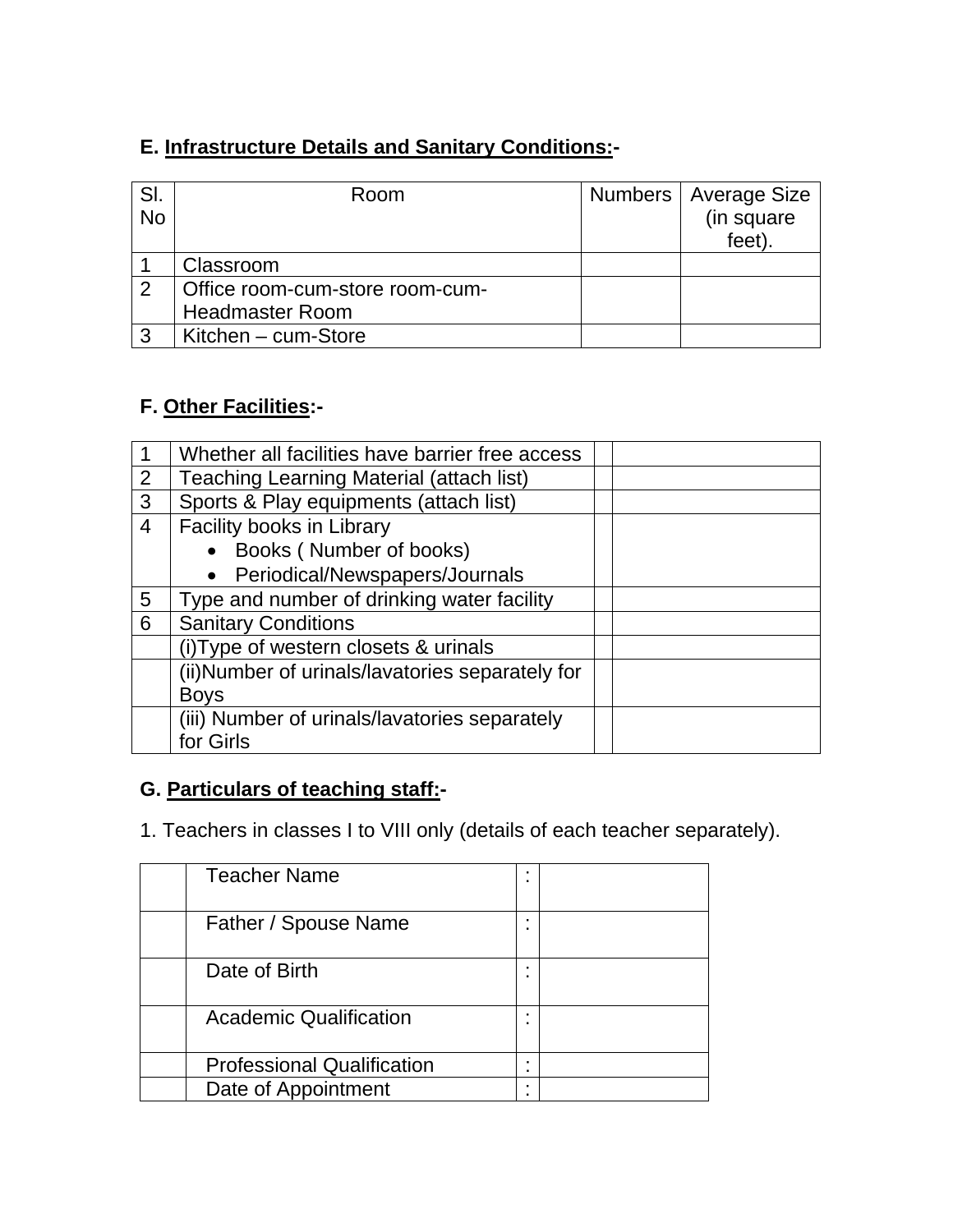| Class assigned         | ٠<br>٠ |  |
|------------------------|--------|--|
| Teaching experience    | ٠<br>٠ |  |
| Trained or untrained   | ٠      |  |
| Scale of pay           | ٠      |  |
| Gross salary per month | ٠<br>٠ |  |

## **2. Headmaster / Principal**

| Headmaster/Principal Name         | ٠<br>٠              |  |
|-----------------------------------|---------------------|--|
| Father / Spouse Name              | ٠<br>٠              |  |
| Date of Birth                     | ٠<br>٠              |  |
| <b>Academic Qualification</b>     | ٠<br>ä,             |  |
| <b>Professional Qualification</b> | ٠<br>×              |  |
| Date of Appointment               | $\blacksquare$<br>٠ |  |
| <b>Class Assigned</b>             | $\blacksquare$<br>٠ |  |
| Teaching experience               | $\blacksquare$<br>× |  |
| Trained or untrained              | ٠<br>$\blacksquare$ |  |
| Scale of pay                      | ٠                   |  |
| Gross salary per month            | ٠                   |  |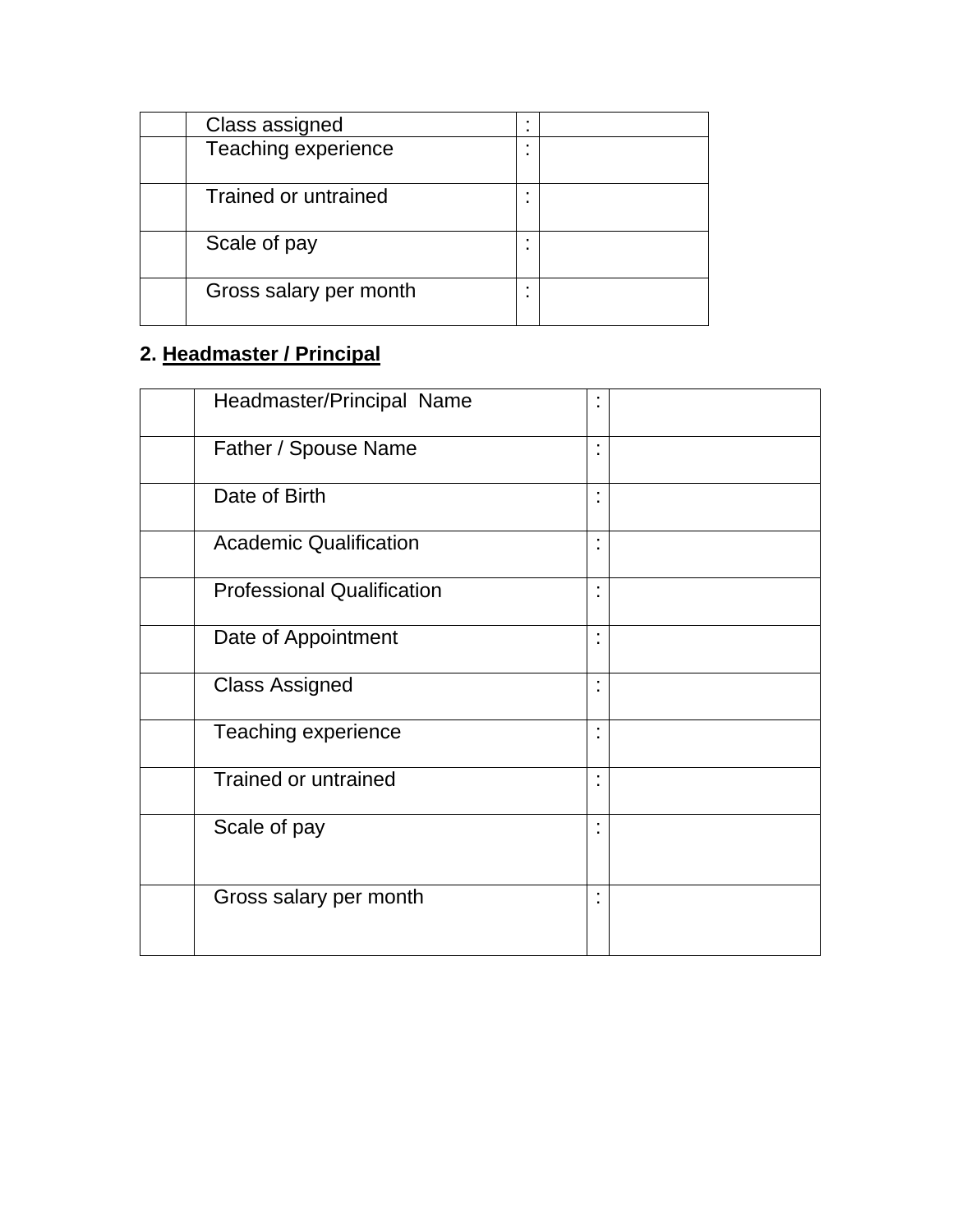### **H. Curriculum and Syllabus**

| Details of curriculum & syllabus followed in<br>each class(Upto VIII)                |  |
|--------------------------------------------------------------------------------------|--|
| <b>System of Pupil Assessment</b>                                                    |  |
| Whether pupils of the school are required to<br>take any Board exam upto class VIII? |  |

### **I. School Fee**

| SI.No.           | Class                              | Fee |
|------------------|------------------------------------|-----|
| $\mathbf{1}$     | Pre K.G                            |     |
| $\overline{2}$   | L.K.G                              |     |
| $\overline{3}$   | U.K.G                              |     |
| $\overline{4}$   | $\overline{\phantom{a}}$           |     |
| $\overline{5}$   | $\overline{\mathbf{u}}$            |     |
| $\,6\,$          | $\ensuremath{\mathsf{III}}\xspace$ |     |
| $\overline{7}$   | $\overline{N}$                     |     |
| $\bf 8$          | $\vee$                             |     |
| $\boldsymbol{9}$ | $\overline{V}$                     |     |
| 10               | $\overline{V}$                     |     |
| $\overline{11}$  | VIII                               |     |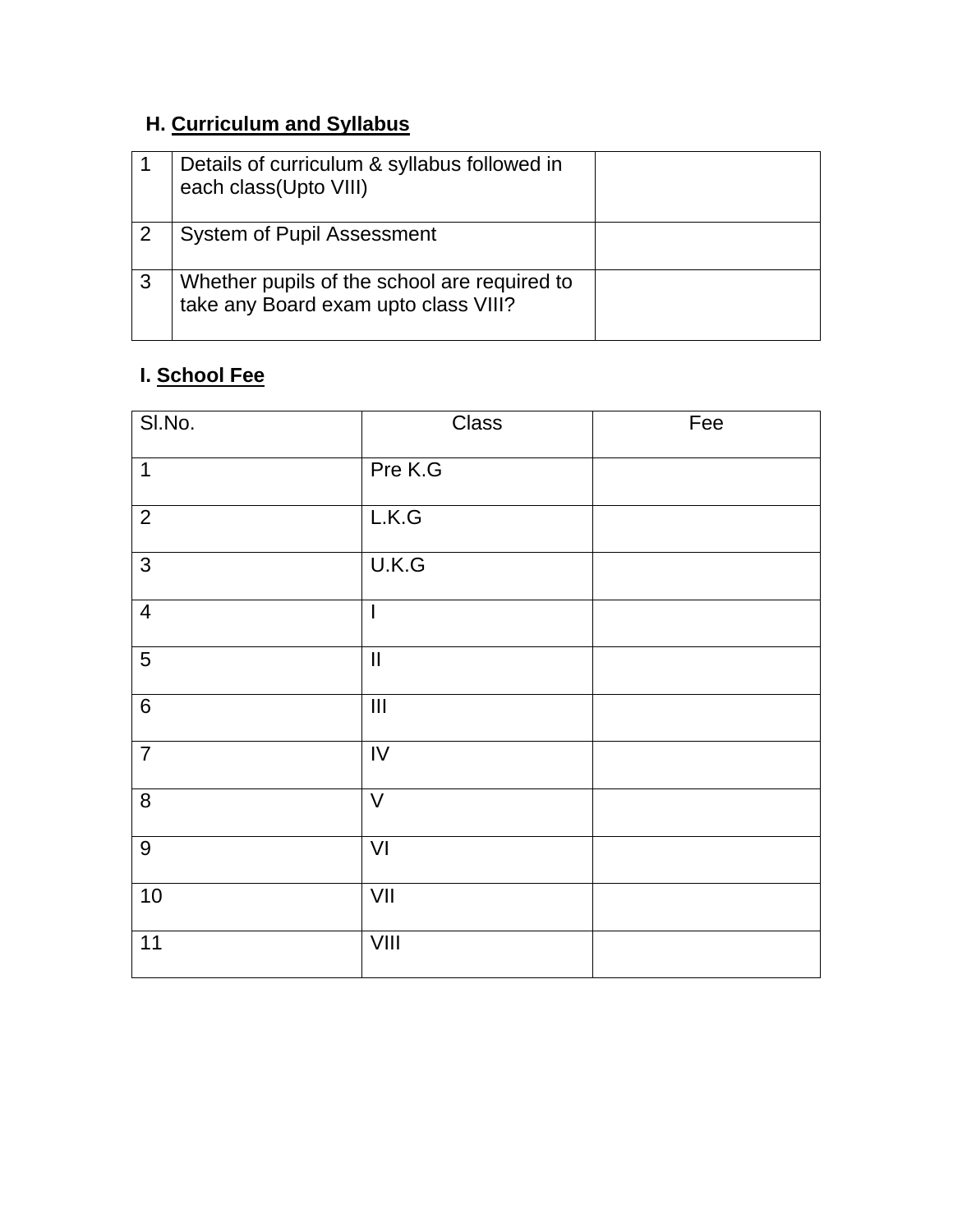**J.** Neighbourhood area for the purpose of rule 4:

**K.** Certified that the school complies with the Fire Safety Rules, Municipal laws and traffic regulations.

 **L.** Certified that the school has also submitted information in this data capture format of District Information System of Education with this application

 **M.** Certified that the school is open to inspection by any officer authorized by the State Government or the competent authority.

 **N.** Certified that the school undertakes to furnish such reports and information required by the competent authority from time to time and comply with such instructions of the State Government or the competent authority as may be issued to secure the continued fulfillment of the condition of recognition or the removal of deficiencies in working of the school.

 **O.** Certified that records of the school pertinent to the implementation of this Act shall be open to inspection by any Officer authorized by the State Government or the competent authority at any time, and the school shall furnish all such information as may be necessary to enable the Central and / or State Government/Local Body or the Administration to discharge its or his obligations to Parliament / Legislative Assembly of the State/ Panchayat/Municipal Corporation, as the case may be.

(Signature)

Secretary/Correspondent ...........…………. School

Place: Date: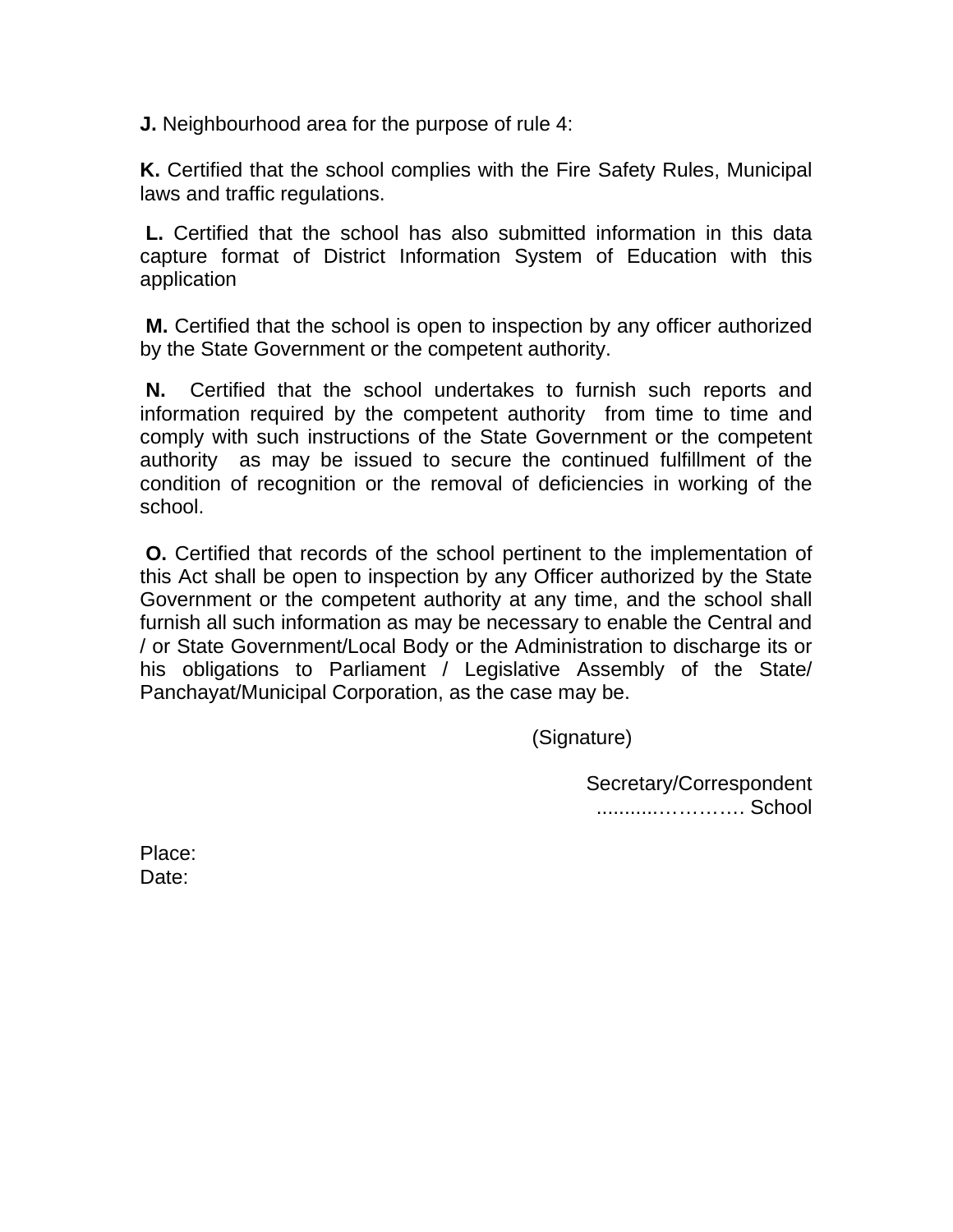#### **Form-II**

### **CERTIFICATE OF RECOGNITION**

### **(See sub-rule(4) of rule 12)**

Gram : **Contract Contract Contract Contract Contract Contract Contract Contract Contract Contract Contract Contract Contract Contract Contract Contract Contract Contract Contract Contract Contract Contract Contract Contrac** E-Mail: Fax : Fax : Fax : Fax : Fax : Fax : Fax : Fax : Fax : Fax : Fax : Fax : Fax : Fax : Fax : Fax : Fax : Fax : Fax : Fax : Fax : Fax : Fax : Fax : Fax : Fax : Fax : Fax : Fax : Fax : Fax : Fax : Fax : Fax : Fax : Fax

OFFICE OF (Competent authority) (Name of District)

No. Dated :

To The Secretary/Correspondent/Manager,  $\blacksquare$  School.

Sir / Madam,

\_\_\_\_\_\_\_\_\_\_\_\_\_\_

Sub: Recognition Certificate for the school under sub-rule (4) of rule 12 of the Tamil Nadu Right of Children to Free and Compulsory Education Rules, 2011. ----

With reference to your application dated\_\_\_\_\_\_\_\_\_\_ and subsequent school-inspection in this regard, I hereby convey the grant of recognition to the \_\_\_\_\_\_\_\_\_\_\_(name of the school with address) for class \_\_\_\_\_\_ to class \_\_\_\_\_\_\_\_\_\_\_ for the period from -------------- to

The recognition Code Number allotted to your school is \_\_\_\_\_\_\_\_\_\_\_\_\_\_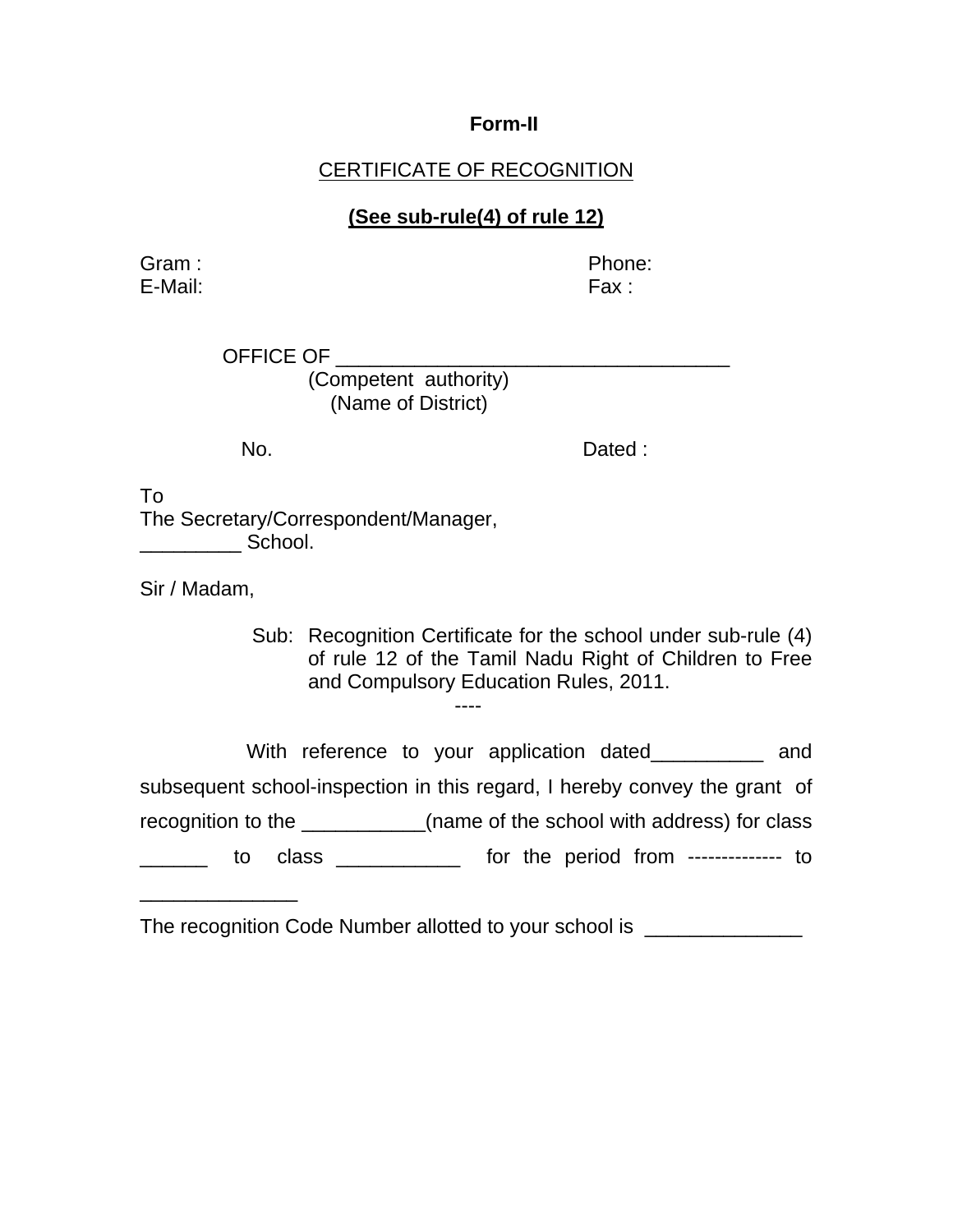The above recognition is subject to the following conditions:-

- (1) The grant of recognition is not extendable and does not in any way imply any obligation to recognize- beyond class VIII.
- (2) The school shall abide by the provisions of the Right of Children to Free and Compulsory Education Act, 2009 and the Tamil Nadu Right of Children to Free and Compulsory Education Rules, 2011.
- (3) The school shall admit in pre-school / class I to the extent of 25 % of the strength in each class, children belonging to weaker section and disadvantaged group in the neighbourhood and provide free and compulsory elementary education till its completion.
- (4) The school shall maintain a separate bank account for the purpose of reimbursement.
- (5) The school shall not collect any capitation fee and subject the child or his or her parent or guardian to any screening procedure.
- (6) The school shall not deny admission to any child,-
	- (a) for lack of age proof if such admission is sought subsequent to the extended period prescribed for admission.
	- (b) on the ground of religion, caste or race, place of birth or any of them.
- (7) The school shall ensure that ,-
	- (i) no child admitted shall be held back in any class or expelled from school till the completion of elementary education in a school;
	- (ii) no child shall be subjected to physical punishment or mental harassment.
	- (iii) no child is required to pass any board examination till
	- (iv) the completion of elementary education;
	- (v) every child completing elementary education shall be awarded a certificate as laid down under rule 21.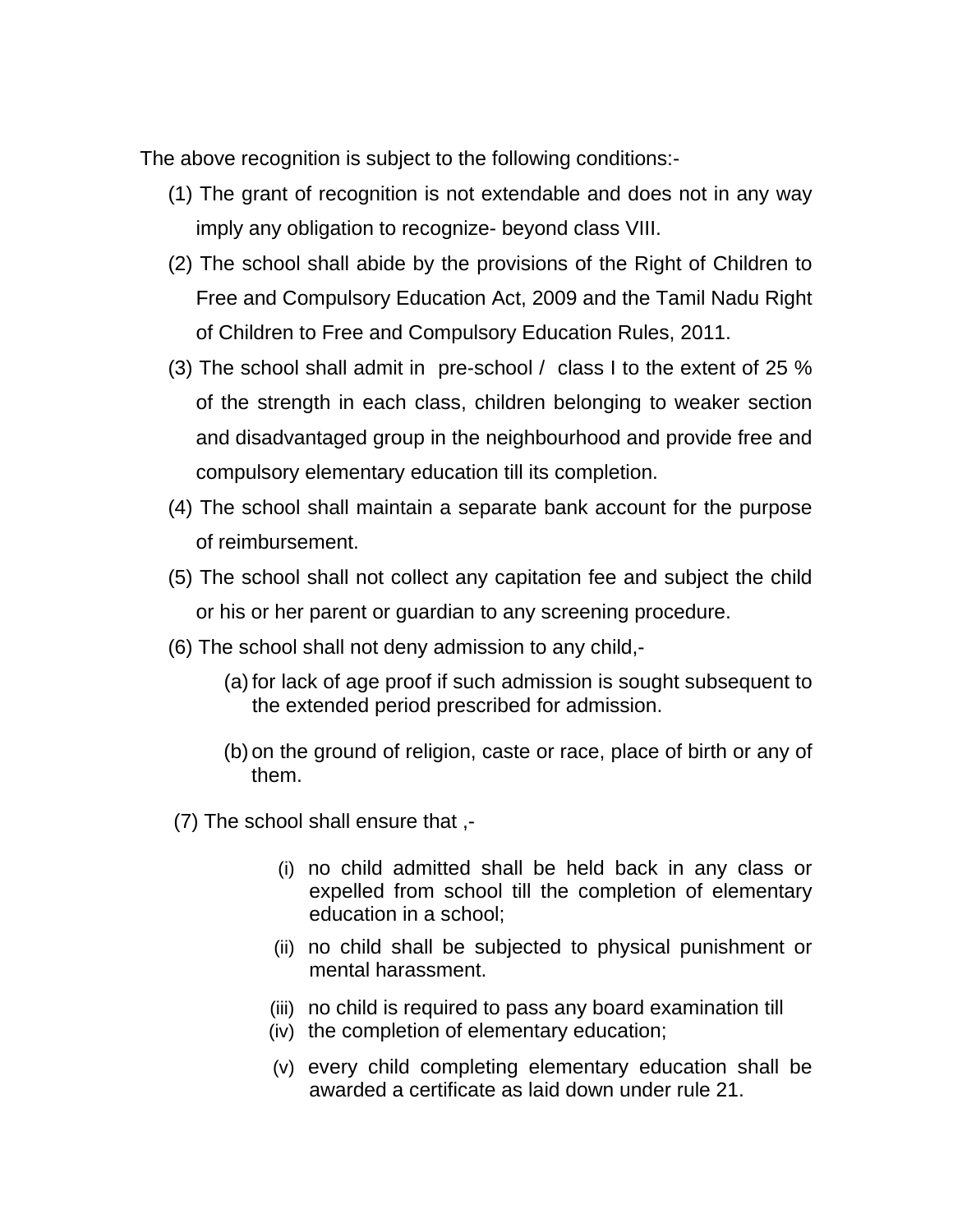- (vi) inclusion of students with disabilities/special needs as per provision of the Act
	- (vii) the teachers are recruited with minimum qualifications as laid under section 23(1) of the Act: Provided that the teachers who, at the commencement of this Act do not possess minimum qualifications shall acquire such minimum qualifications within a period of 5 years;
- (viii) the teacher performs his duties specified under subsection (1) of section 24 of the Act; and
- (ix) the teacher shall not engage himself for private teaching activities.

(8) The school shall follow the syllabus on the basis of curriculum laid down by appropriate authority.

(9) The school shall maintain the standards and norms as specified in section 19 of the Act.

(10) No unrecognized classes shall run within the premises of the school or outside in the name of school.

(11) The school building or other structures and the grounds are used only for the purposes of education and skill development

(12) The school is run by a society registered under the Tamil Nadu Societies Registration Act, 1975 (Tamil Nadu Act 27 of 1975), or a public trust constituted under any law for the time being in force;

(13) The school is not run for profit to any individual, group or association of individuals or any other persons;

(14) The accounts should be audited and certified by a Chartered Accountant and proper accounts statements should be prepared. A copy each of the Statements of Accounts should be sent every year to the competent authority granting recognition.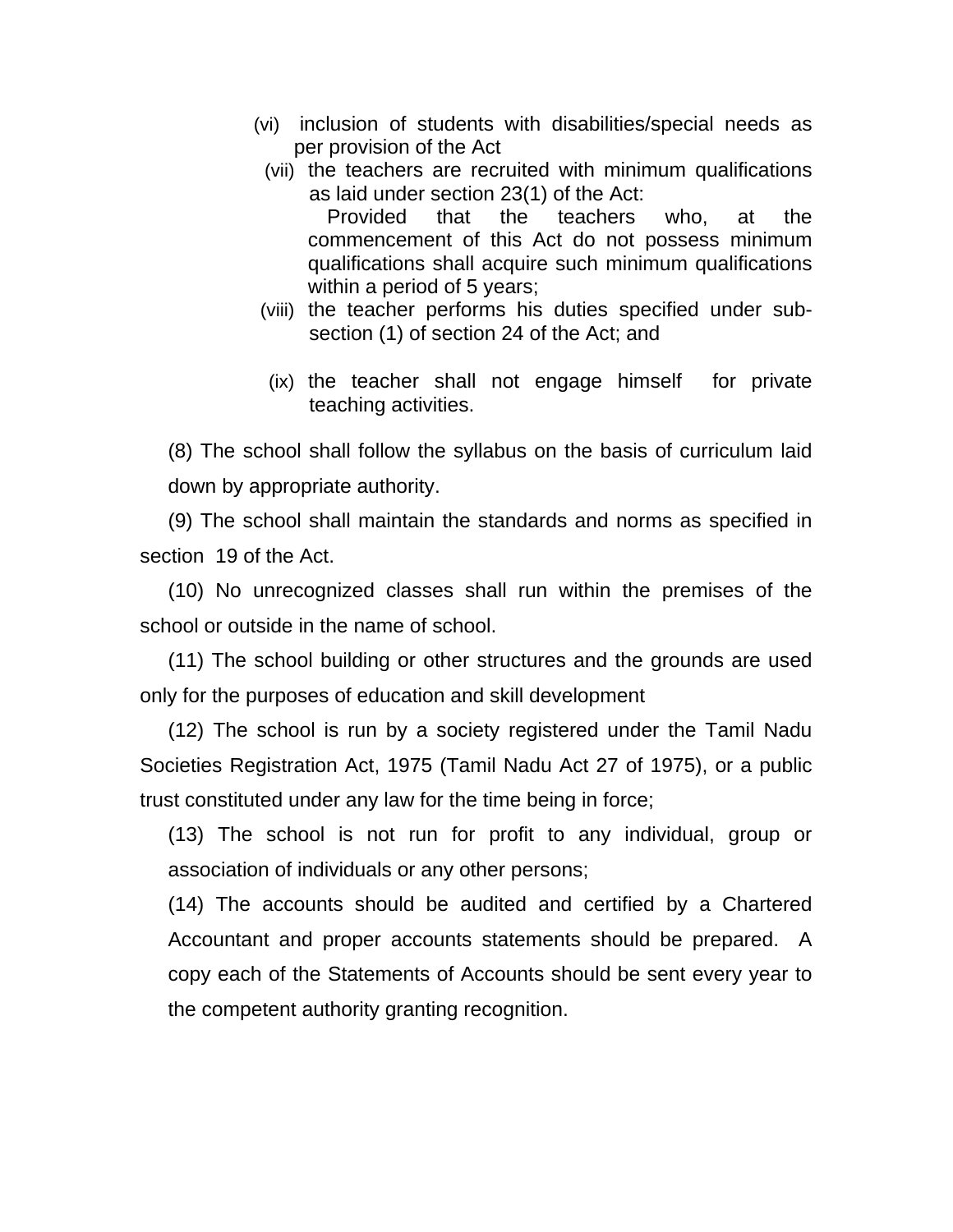(15) The recognition Code Number shall be quoted for any correspondence with the competent authority

(16) The school shall furnish such reports and information as may be required by the competent authority from time to time and shall comply with such instructions of the State Government or the competent authority as may be issued to secure the continued fulfillment of the condition of recognition or the removal of deficiencies in working of the school;

 (17) The recognition shall be withdrawn if any contravention of the provisions of the Act, Rules or the conditions of recognition are found and proved.

Competent authority.